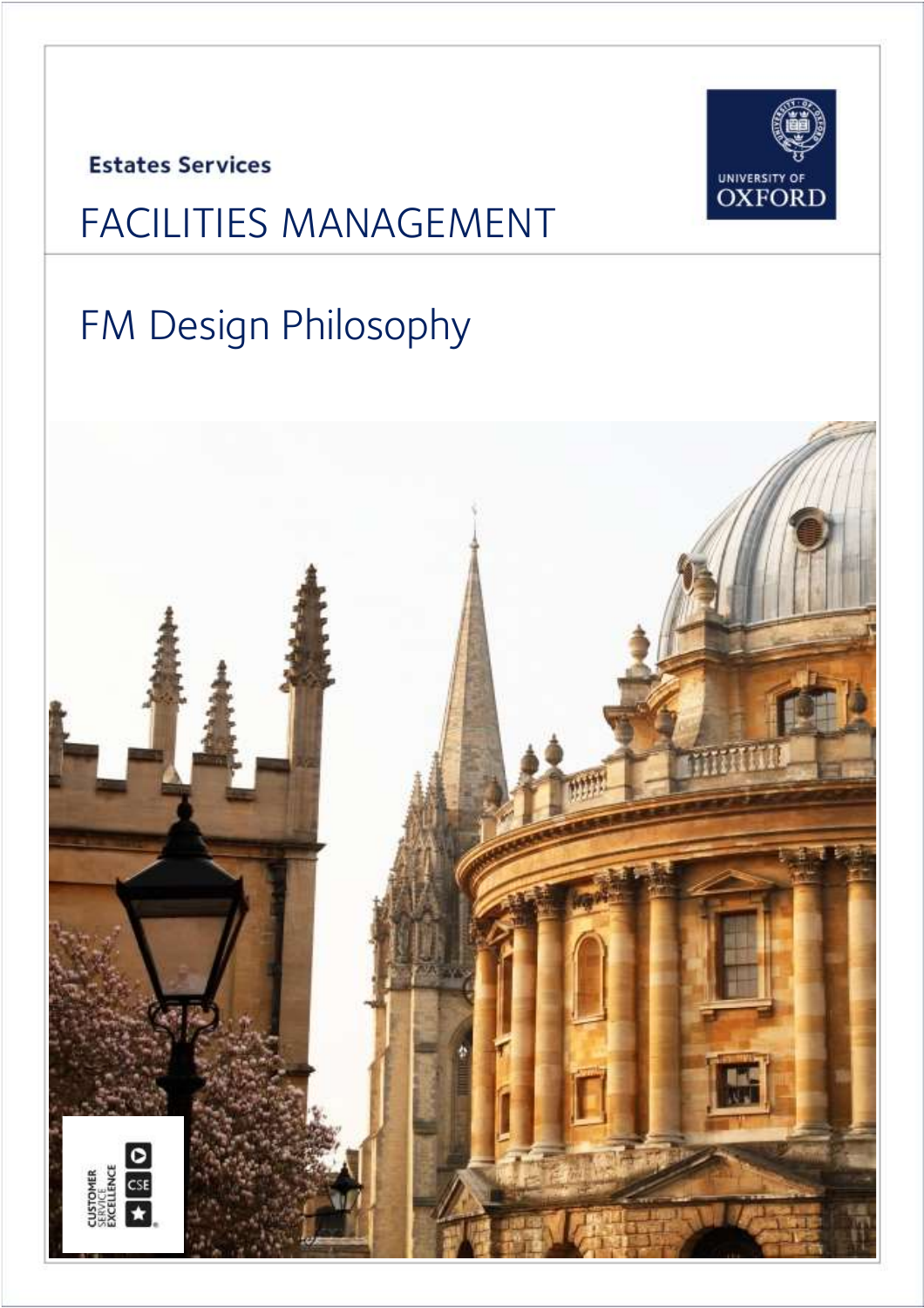### Contents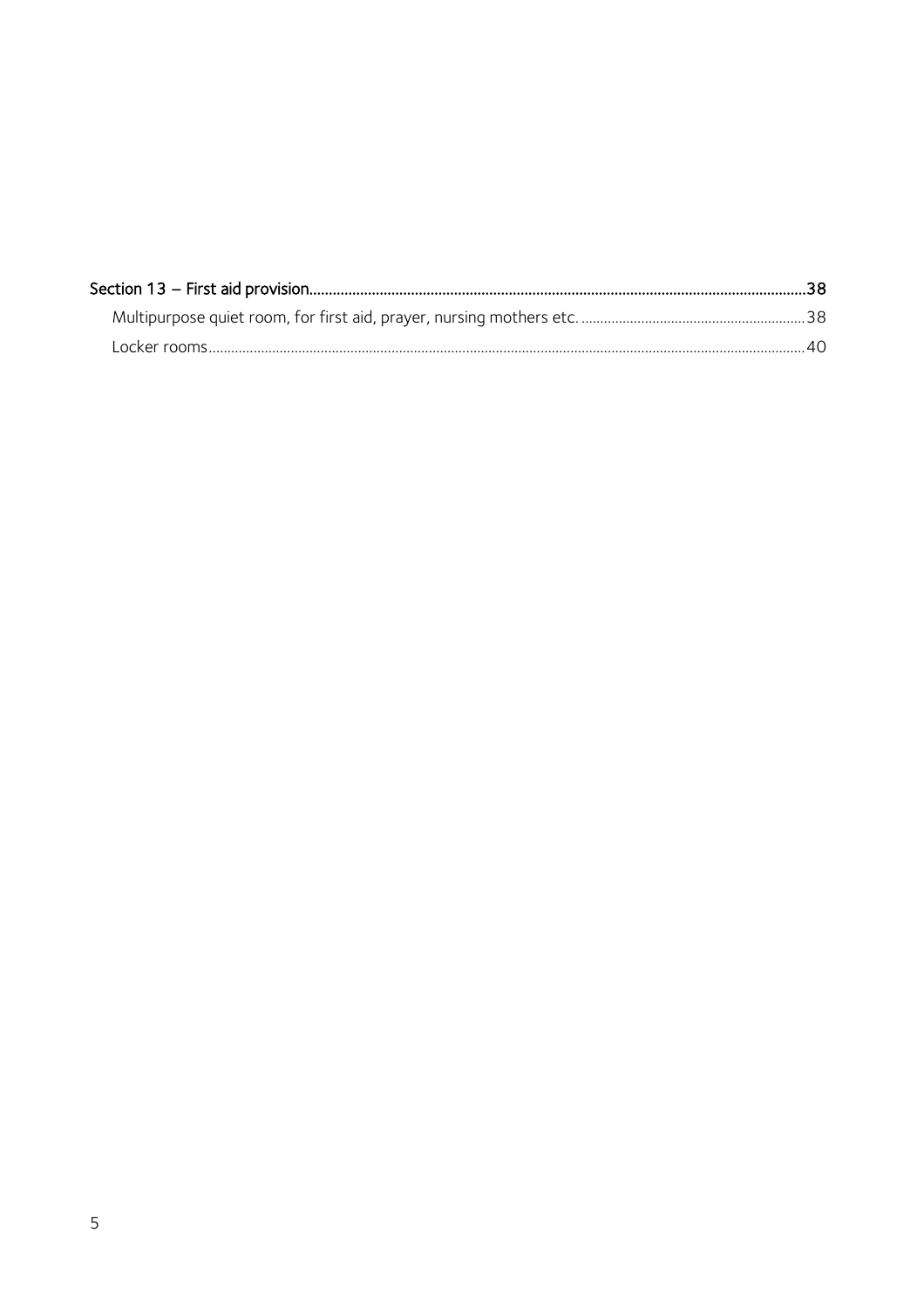### <span id="page-5-0"></span>Introduction to Facilities Management at Oxford

The University of Oxford is a world-leading centre of learning, teaching and research and the oldest university in the English-speaking world. The Estates Services Strategic Facilities Management team are proud to provide professional, customer-focused services to University departments. We warmly welcome an opportunity to provide you with some information about our services, offering both operational and strategic support.

While many of the Strategic Facilities Management services are University-wide, we do not currently provide FM operations (that is, 'managed building' FM support services) across the whole University. However, we do require that project managers and architects consult with us on new projects. This is because the Strategic Facilities Management team have significant experience which can lead to great efficiencies in operational service delivery and design.

As a team, we deliver flexible, high quality services to our customers. We do this by understanding our customers' needs, by communicating clearly openly, and by investing in our professional team of 150 staff to deliver an excellent service. We take pride in our ability to deliver, and our particular strengths are quality, our people, compliance, financial efficiency and sustainability.



### <span id="page-5-1"></span>Why is the FM Design Philosophy document important?

The FM design philosophy is important as it highlights a variety of issues and concerns, including known issues such as higher life cycle costs, maintenance issues etc, if certain products are selected. The document also indicates some areas for consideration which will enable better quality of overall space in buildings.

### <span id="page-5-2"></span>Supplier and purchasing information

For details of current preferred suppliers please refer to the Purchasing [website.](https://finance.admin.ox.ac.uk/preferred-suppliers) The FM and Purchasing teams continue to work to identify products and services to support the University's estate. Please contact the Strategic FM team, who has embedded Purchasing support, if you would like further information and/or guidance on products or services.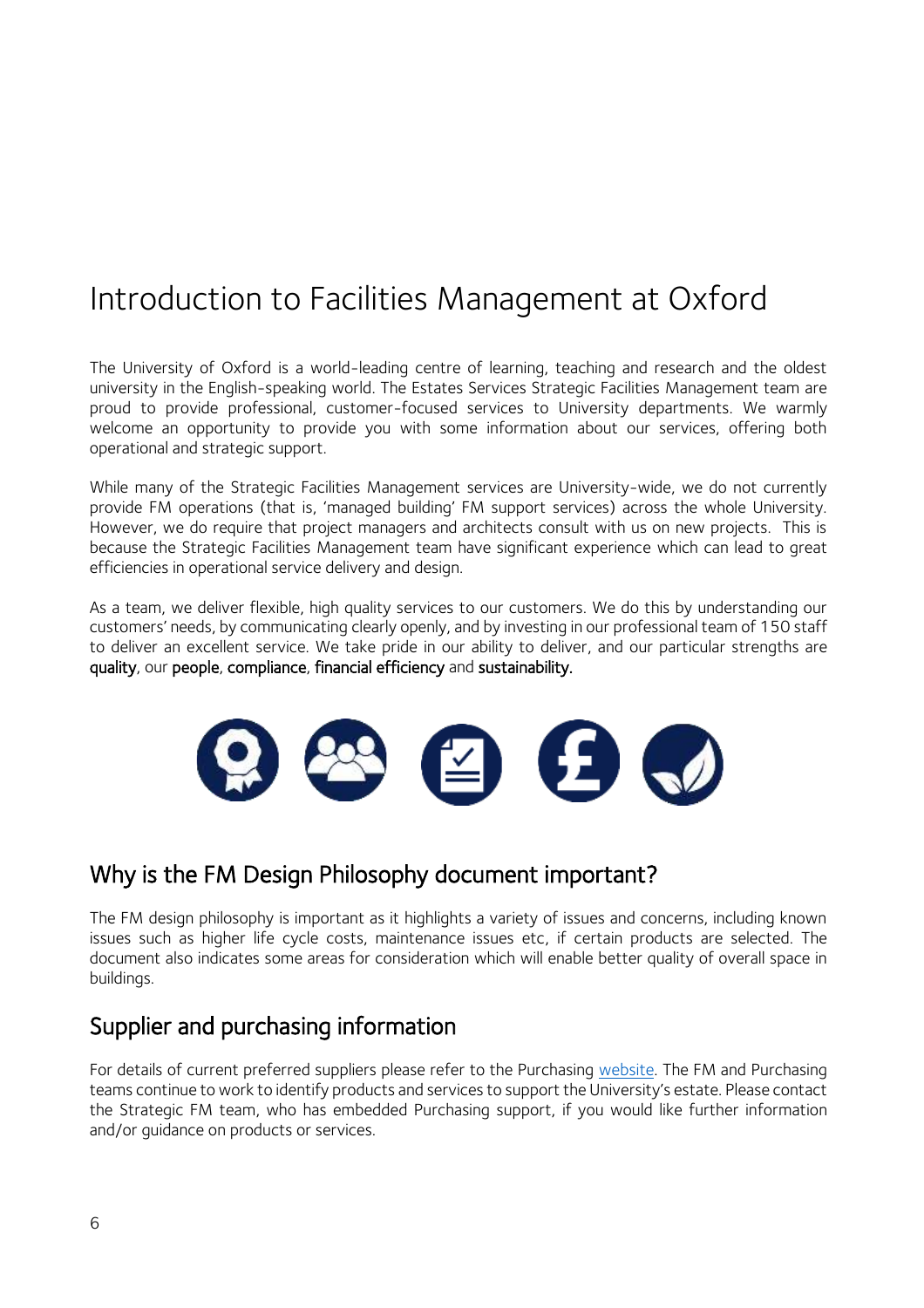#### <span id="page-6-0"></span>How can the FM Design Philosophy document assist departments & projects?

This document is designed to inform other teams of our requirements and recommendations, but it should also be used by departments that are undertaking refurbishments and/or new build projects (including capital, minor and major projects) and wish to provide the best space possible while controlling costs.

For major projects a soft landings approach should be adopted as detailed in the Soft Landings Strategy. Part of a Soft Landings Manager's role should be to ensure that the recommendations in this document are followed and adopted as required.

**Lisa Hofen** (BA CBIFM MRICS) Head of Strategic Facilities Management, Facilities Management Estates Services | University of Oxford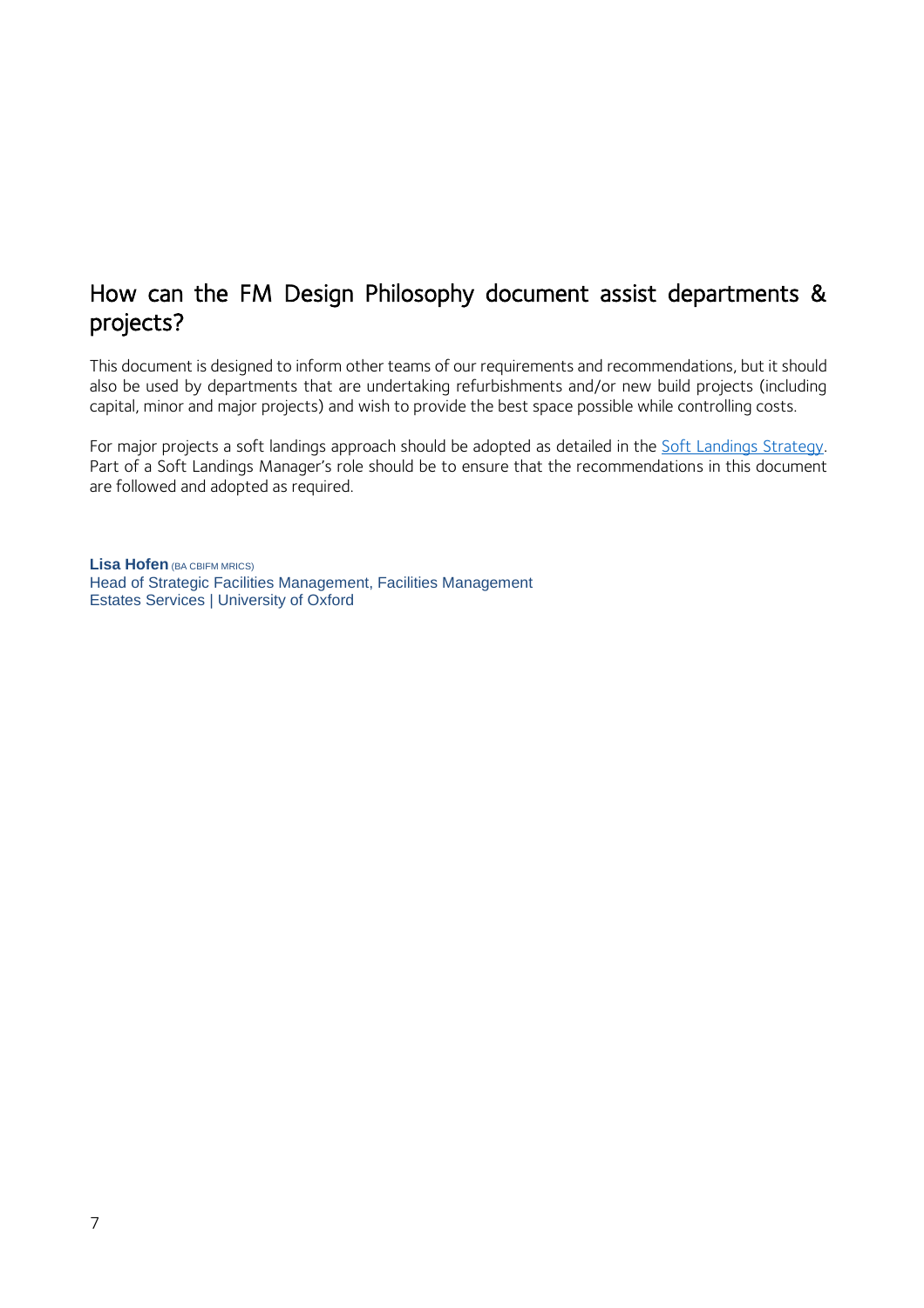### <span id="page-7-0"></span>Section 1 – Recreational, social, sports and wellbeing facilities

Significant evidence exists for a clear link between employees' well-being at work and their productivity and performance. While well-being is clearly a broader topic than the areas covered in this document, some of the items below link to a real desire for departments to have smart workspaces which enable collaboration and teamwork as week as creating opportunities to eat, socialise and undertake physical activity. The areas covered in this section can contribute significantly to the overall quality and experience of the workspace.

<span id="page-7-1"></span>

| Subject                                            | <b>Details</b>                                                                                                                                                                                                                                                                                            | Must have:<br>Legislative<br>Compliance;<br>University Policy; |
|----------------------------------------------------|-----------------------------------------------------------------------------------------------------------------------------------------------------------------------------------------------------------------------------------------------------------------------------------------------------------|----------------------------------------------------------------|
|                                                    |                                                                                                                                                                                                                                                                                                           | Should have:<br>Best Practice;<br>Code of Practice;            |
|                                                    |                                                                                                                                                                                                                                                                                                           | Could have:<br>Recommendation                                  |
| Shared<br>spaces,<br>natural light<br>and lighting | Spaces which can be shared within a building can be particularly useful<br>for building teams and can support a sense of well-being. These spaces<br>should have windows/natural light, and ideally have lighting schemes<br>which can be adjusted, i.e. mood lighting, as well as general task lighting. | Must have<br>(University Space)<br>Policy)                     |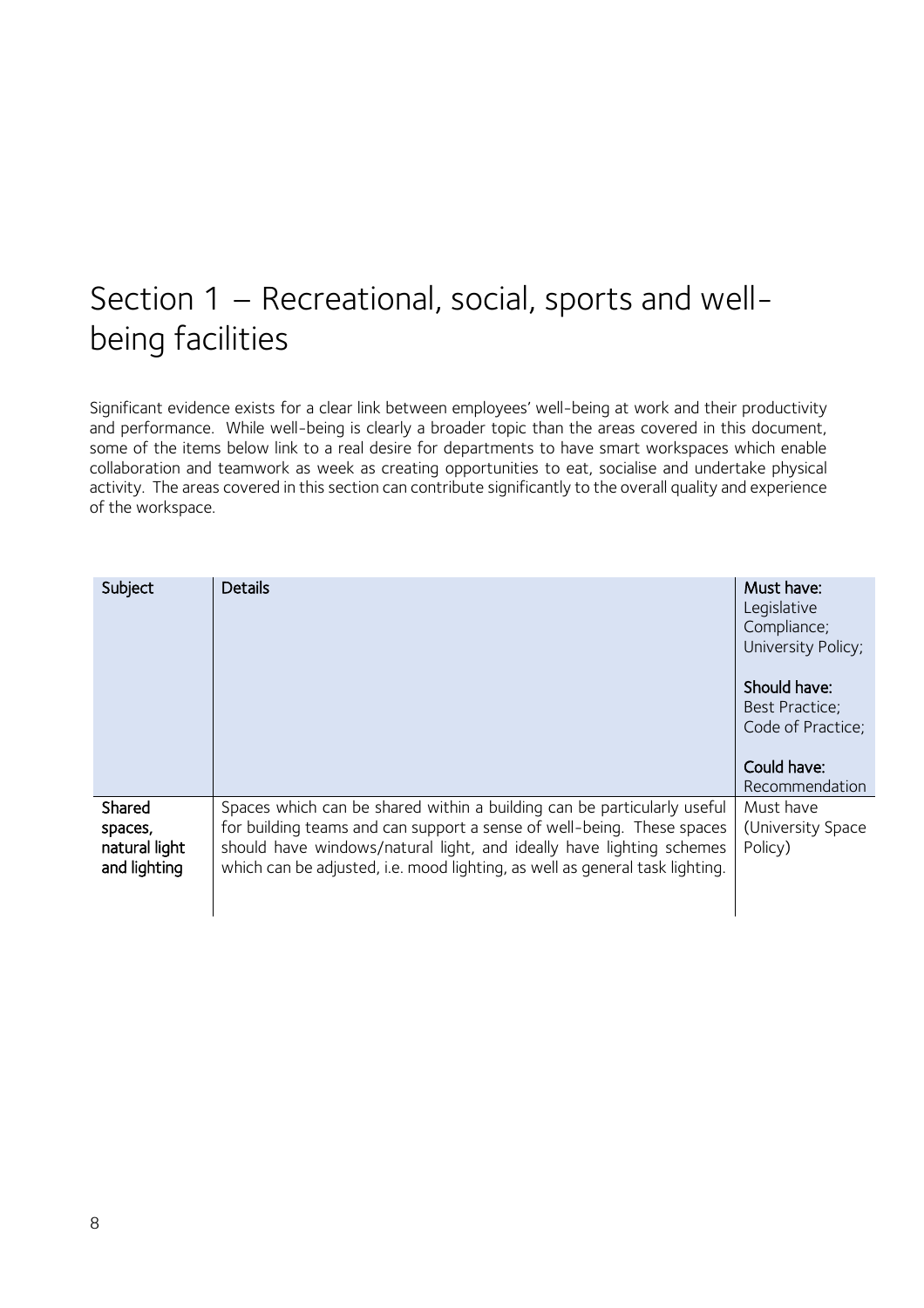<span id="page-8-5"></span><span id="page-8-4"></span><span id="page-8-3"></span><span id="page-8-2"></span><span id="page-8-1"></span><span id="page-8-0"></span>

| Subject                                                       | <b>Details</b>                                                                                                                                                                                                                                                                                                                                                                                                               | Must have:<br>Legislative<br>Compliance;<br>University Policy;<br>Should have:<br>Best Practice;<br>Code of Practice;<br>Could have: |
|---------------------------------------------------------------|------------------------------------------------------------------------------------------------------------------------------------------------------------------------------------------------------------------------------------------------------------------------------------------------------------------------------------------------------------------------------------------------------------------------------|--------------------------------------------------------------------------------------------------------------------------------------|
|                                                               |                                                                                                                                                                                                                                                                                                                                                                                                                              | Recommendation                                                                                                                       |
| Shared<br>spaces,<br>furniture and<br>finishes                | Comfortable seating set out in a way which is not uniform would be ideal.<br>The thoughtful use of finishes and furniture can provide a space which<br>gives a very different experience to the operational space.                                                                                                                                                                                                           | Should have                                                                                                                          |
|                                                               | Consider requirements for back rests and tables of different heights to<br>make areas accessible and useful for different purposes.                                                                                                                                                                                                                                                                                          | Could have                                                                                                                           |
|                                                               | Consider modular furniture with alternative storage areas if there is a<br>need to remove the furniture for events.                                                                                                                                                                                                                                                                                                          | Could have                                                                                                                           |
|                                                               | Use of paint, plants, mixing furniture, including options for break out<br>space etc. can provide a flexible, informal space. Each department will<br>have its own thoughts as to how this space can be used, for example, for<br>team meetings, supporting a well-being programme etc., as well as being<br>shared with others.                                                                                             | Could have                                                                                                                           |
| Atria                                                         | If a building includes an atrium area, the acoustics and overall noise levels<br>and transfer to adjoining spaces should be considered. Consideration<br>should be given to individuals with hearing impairment or sensory issues<br>and how they will use the space.                                                                                                                                                        | Should have                                                                                                                          |
|                                                               | There may be a need for manifestation/privacy screening if an atrium<br>uses glass for higher levels which are visible from below.                                                                                                                                                                                                                                                                                           | Should have                                                                                                                          |
| Teaching and<br>office space                                  | For guidance on teaching and office space please refer to the University<br>Space Policy.                                                                                                                                                                                                                                                                                                                                    | Must have<br>(University Space)<br>Policy)                                                                                           |
| Recreational<br>and sports<br>facilities                      | Larger facilities covering recreational or sports facilities may be<br>considered. If you are considering this, the Director of Sport can advise<br>you on what facilities are available in the area, and what may be suitable.                                                                                                                                                                                              | Should have                                                                                                                          |
| Well-being,<br>sports<br>and health-<br>related<br>facilities | Subject to financial and operational constraints, thought may be given to<br>other facilities such as multi-purpose activity and gym spaces in designs,<br>along with well-being provisions. For advice on suitable well-being<br>facility provision, contact the Director of Sport, who can advise on what<br>facilities are already available in the vicinity, and what may be suitable for<br>inclusion in your building. | Should have                                                                                                                          |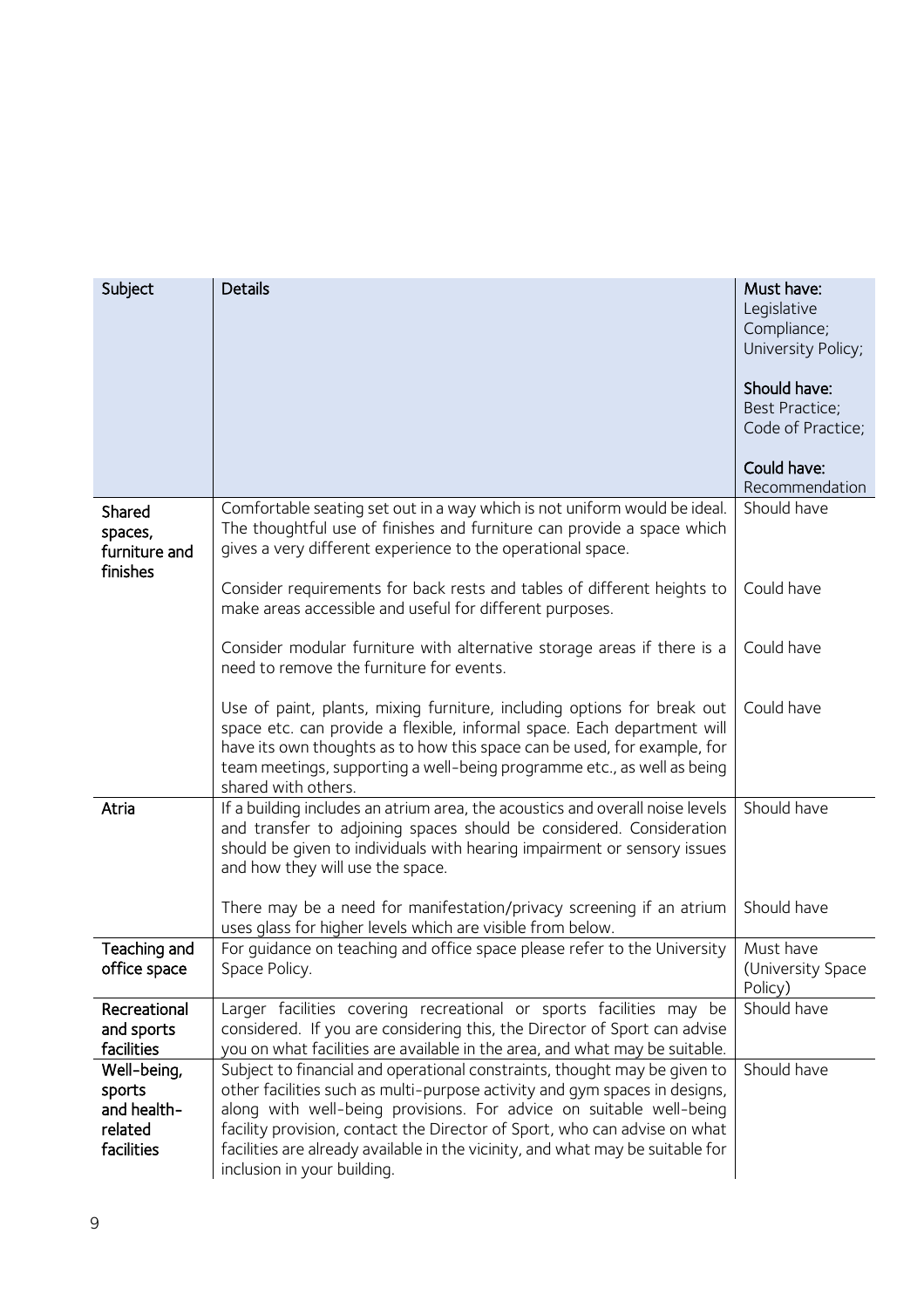<span id="page-9-4"></span><span id="page-9-3"></span><span id="page-9-2"></span><span id="page-9-1"></span><span id="page-9-0"></span>

| Subject                                    | <b>Details</b>                                                                                                                                                                                                                                                                                                                                                                                                                                                                                                   | Must have:<br>Legislative<br>Compliance;<br>University Policy;<br>Should have:<br>Best Practice;<br>Code of Practice;<br>Could have:<br>Recommendation |
|--------------------------------------------|------------------------------------------------------------------------------------------------------------------------------------------------------------------------------------------------------------------------------------------------------------------------------------------------------------------------------------------------------------------------------------------------------------------------------------------------------------------------------------------------------------------|--------------------------------------------------------------------------------------------------------------------------------------------------------|
| <b>Facilities</b><br>supporting<br>cycling | Consideration must be given to staff, student and visitors who cycle for<br>commuting, as well as for work purposes. Changing and shower facilities,<br>and services associated with staff cycling including cycle racks should be<br>explored as part of this process and included in the design brief.<br>Specifications for cycle racks are given within the travel and transport<br>section of the Sustainability Design Guide. (Travel & Transport).<br>Lockers and drying areas should also be considered. | Must have<br>(Sustainability<br>Design Guide)                                                                                                          |
|                                            |                                                                                                                                                                                                                                                                                                                                                                                                                                                                                                                  | Should have                                                                                                                                            |
| <b>Rest facilities</b>                     | There is an obligation on organisations, including the University, to ensure<br>'suitable and sufficient rest facilities shall be provided at readily accessible<br>places' as further defined in Workplace, Health, Safety and Welfare<br>Approved Code of Practice and Guidance - Regulation 25.                                                                                                                                                                                                               | Must have<br>(Workplace,<br>Health, Safety<br>and Welfare<br><b>Approved Code</b><br>of Practice and<br>Guidance)                                      |
| Kitchenettes                               | Kitchenettes are a space-efficient method of providing access to hot and<br>cold drinks and a means to warm food. Items which should be considered<br>are:<br>Hot water boilers - these are cost-effective methods of providing<br>$\bullet$                                                                                                                                                                                                                                                                     | Should have                                                                                                                                            |
|                                            | hot water for drinks, with less risk than traditional kettles. Zip taps<br>are often specified as they provide a more aesthetically pleasing<br>method of providing hot (and indeed chilled) water as an option, but<br>it should be noted that their ongoing maintenance and repair costs<br>are considerably higher and they are often less reliable in operation.<br>Zip taps cost around £1.5k per annum to maintain.                                                                                        |                                                                                                                                                        |
|                                            | Storage of crockery and cutlery – provision of storage for crockery,<br>including cutlery can be provided. Consideration should be given to<br>the standards and finish, especially in high-traffic areas.                                                                                                                                                                                                                                                                                                       | Should have                                                                                                                                            |
|                                            |                                                                                                                                                                                                                                                                                                                                                                                                                                                                                                                  | Should have                                                                                                                                            |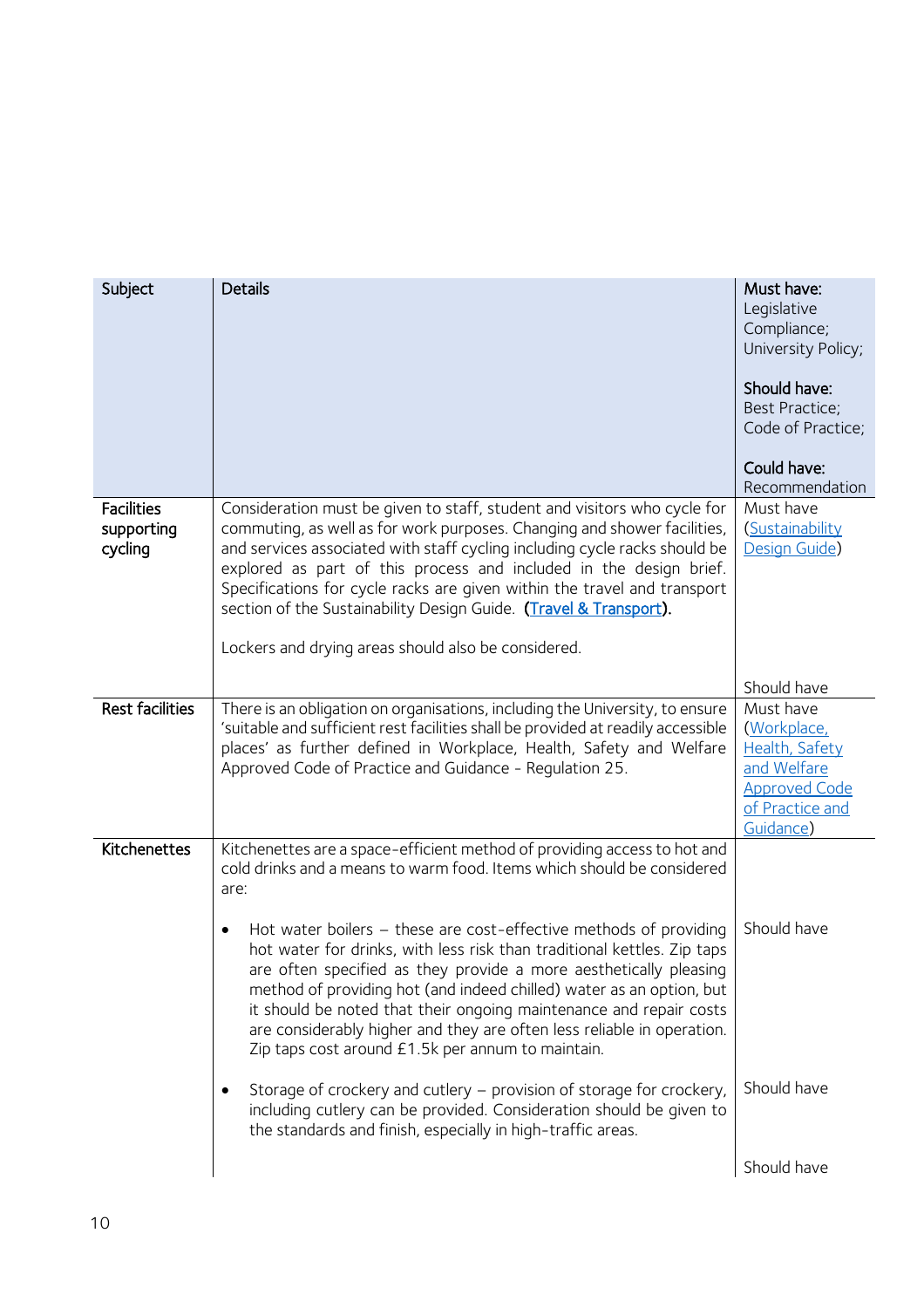<span id="page-10-5"></span><span id="page-10-4"></span><span id="page-10-3"></span><span id="page-10-2"></span><span id="page-10-1"></span><span id="page-10-0"></span>

| Subject | <b>Details</b>                                                                                                                                                                                                                                                                                                                                                                                                                                                                                                                                                                                                                                                                      | Must have:<br>Legislative<br>Compliance;<br>University Policy;<br>Should have:<br>Best Practice;<br>Code of Practice; |
|---------|-------------------------------------------------------------------------------------------------------------------------------------------------------------------------------------------------------------------------------------------------------------------------------------------------------------------------------------------------------------------------------------------------------------------------------------------------------------------------------------------------------------------------------------------------------------------------------------------------------------------------------------------------------------------------------------|-----------------------------------------------------------------------------------------------------------------------|
|         |                                                                                                                                                                                                                                                                                                                                                                                                                                                                                                                                                                                                                                                                                     | Could have:<br>Recommendation                                                                                         |
|         | Worktops, sinks and tiles should have easy to clean finish, i.e. no<br>mosaic tiles etc.                                                                                                                                                                                                                                                                                                                                                                                                                                                                                                                                                                                            |                                                                                                                       |
|         | Bins - space should be provided for bins, sized to suit the<br>kitchenette. These should mirror the waste streams contracted,<br>including dry mixed recycling, general waste, food waste, glass etc.                                                                                                                                                                                                                                                                                                                                                                                                                                                                               | Should have                                                                                                           |
|         | Vinyl floors - vinyl, anti-slip floor covering in kitchenettes is a<br>requirement as over a relatively short space of time carpets become<br>damaged and require replacement.                                                                                                                                                                                                                                                                                                                                                                                                                                                                                                      | Should have                                                                                                           |
|         | Refrigeration - refrigeration should be provided and sized<br>adequately for anticipated traffic in the kitchenettes. Usually, a<br>reasonable amount of storage for office milk is required, but staff<br>often wish to store lunches in the same provision. Also, consideration<br>should be given to space for hospitality orders. If the department is<br>likely to have a reasonable volume of hospitality, a separate<br>commercial refrigerator with temperature monitoring should be<br>provided. Energy-efficient models should be prioritised to reduce life<br>cycle running costs. The need to maintain and clean items should also<br>be considered prior to purchase. | Must have<br>(Workplace,<br>Health, Safety<br>and Welfare<br><b>Approved Code</b><br>of Practice and<br>Guidance)     |
|         | Equipment such as toasters/microwaves - providing a microwave is<br>a simple way of giving staff the ability to warm food, but toasters are<br>not recommended due to the risk of fire and fire evacuation. Toasters<br>have been the cause of a considerable fire in the University.                                                                                                                                                                                                                                                                                                                                                                                               | Should have                                                                                                           |
|         | Flow of use – kitchenettes can be very busy at certain times of day,<br>$\bullet$<br>so consideration should be given to the flow of use, for example, the<br>overall layout and design, including the order in which sinks, hot<br>water boilers, fridges etc. are accessible.                                                                                                                                                                                                                                                                                                                                                                                                     | Must have<br><b>Disability Access</b><br>Philosophy<br>Document                                                       |
|         | Taps, sinks, and dishwashers $-$ it can be more water-efficient to<br>provide dishwashers, subject to space/plumbing etc. Size the                                                                                                                                                                                                                                                                                                                                                                                                                                                                                                                                                  | Must have<br>(Workplace,                                                                                              |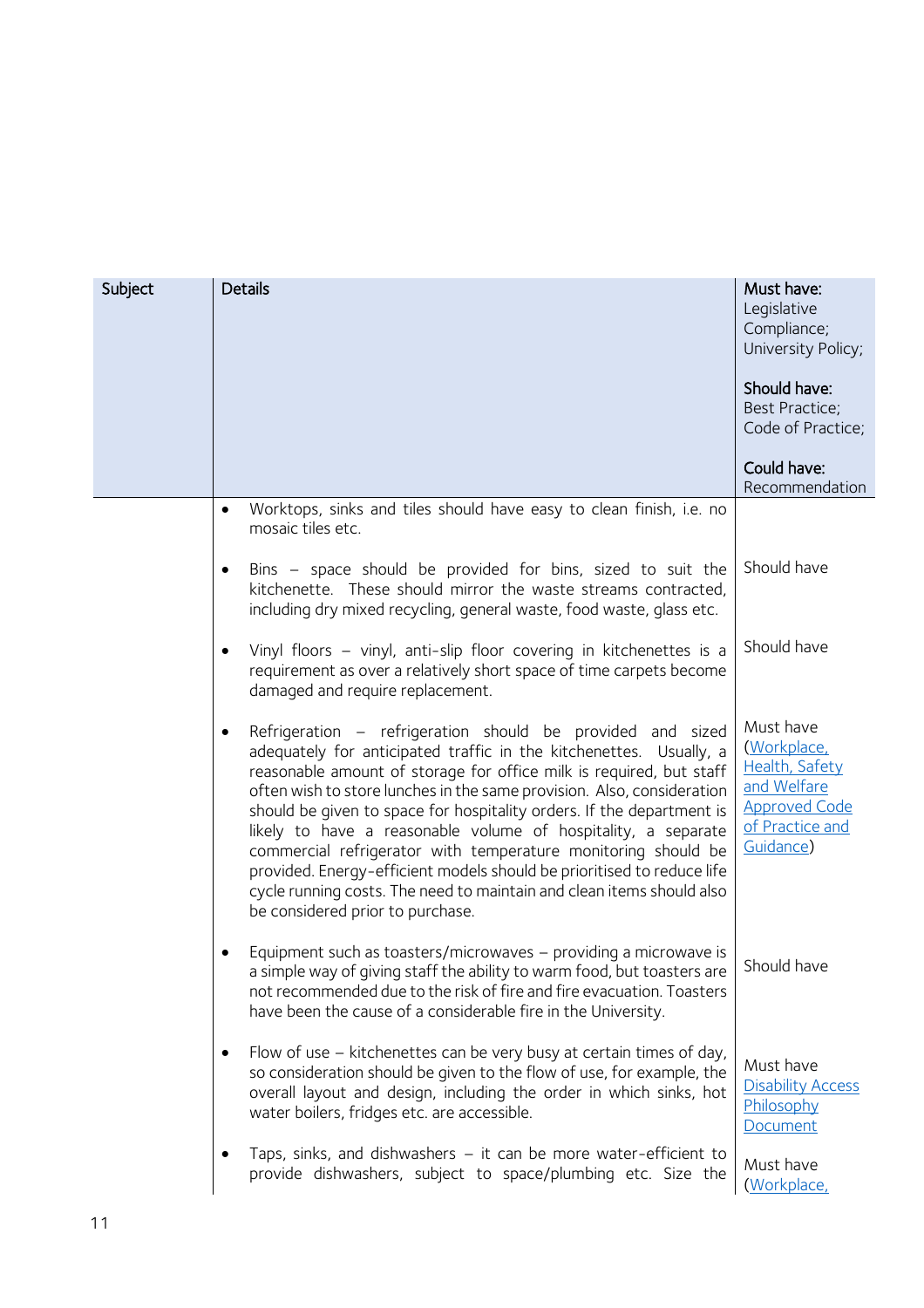<span id="page-11-1"></span><span id="page-11-0"></span>

| Subject               | <b>Details</b>                                                                                                                                                                                                                                                                                                                                                                                                                                                                                                                                                                                            | Must have:<br>Legislative<br>Compliance;<br>University Policy;<br>Should have:<br>Best Practice;<br>Code of Practice; |
|-----------------------|-----------------------------------------------------------------------------------------------------------------------------------------------------------------------------------------------------------------------------------------------------------------------------------------------------------------------------------------------------------------------------------------------------------------------------------------------------------------------------------------------------------------------------------------------------------------------------------------------------------|-----------------------------------------------------------------------------------------------------------------------|
|                       |                                                                                                                                                                                                                                                                                                                                                                                                                                                                                                                                                                                                           | Could have:<br>Recommendation                                                                                         |
|                       | dishwasher appropriately and prioritise energy- and water-efficient<br>models. Consider the need for maintenance and cleaning supplies.                                                                                                                                                                                                                                                                                                                                                                                                                                                                   | Health, Safety<br>and Welfare                                                                                         |
|                       | Where dishwashers are not to be provided, ensure plugs are available in<br>the sink to allow washing.                                                                                                                                                                                                                                                                                                                                                                                                                                                                                                     | <b>Approved Code</b><br>of Practice and<br>Guidance)                                                                  |
|                       | Prioritise water-efficient low-flow taps, if possible.                                                                                                                                                                                                                                                                                                                                                                                                                                                                                                                                                    | Should have                                                                                                           |
|                       | Ensure cupboards and dishwashers are located to allow good access for<br>people using wheelchairs or with other access needs. Refer to the<br>Disability Access Philosophy Document for further quidance.                                                                                                                                                                                                                                                                                                                                                                                                 | Must have<br>(Disability Access<br>Philosophy<br>Document)                                                            |
| Catering<br>provision | Catering provision - catering services are provided through the Facilities<br>Management team on a University-wide basis. The catering contract<br>will:                                                                                                                                                                                                                                                                                                                                                                                                                                                  | Should have                                                                                                           |
|                       | Deliver consistent quality befitting the University of Oxford.<br>٠<br>Improve utilisation of kitchen space.<br>Provide flexible catering facilities that maintain the department's<br>identity.<br>Ensure that facilities comply with legislation and follow industry best<br>$\bullet$<br>practice.<br>Provide services and standards that support the University's<br>recently-adopted sustainable food policy.<br>Align cafe tariffs to provide fair and equal access to catering services<br>for staff and students.<br>Provide a structure to allow<br>continuous<br>innovation and<br>improvement. |                                                                                                                       |
|                       | In addition to shared/rest space provision, consideration to cafe and<br>hospitality provision should be given. Our service operates a suite of<br>brands that are bespoke to Oxford and represent our identity and the<br>areas that the catering service inhabits. Beyond Ordinary is our cafe<br>brand, Occasions is our hospitality offering, and Only at Oxford is our                                                                                                                                                                                                                               | Should have                                                                                                           |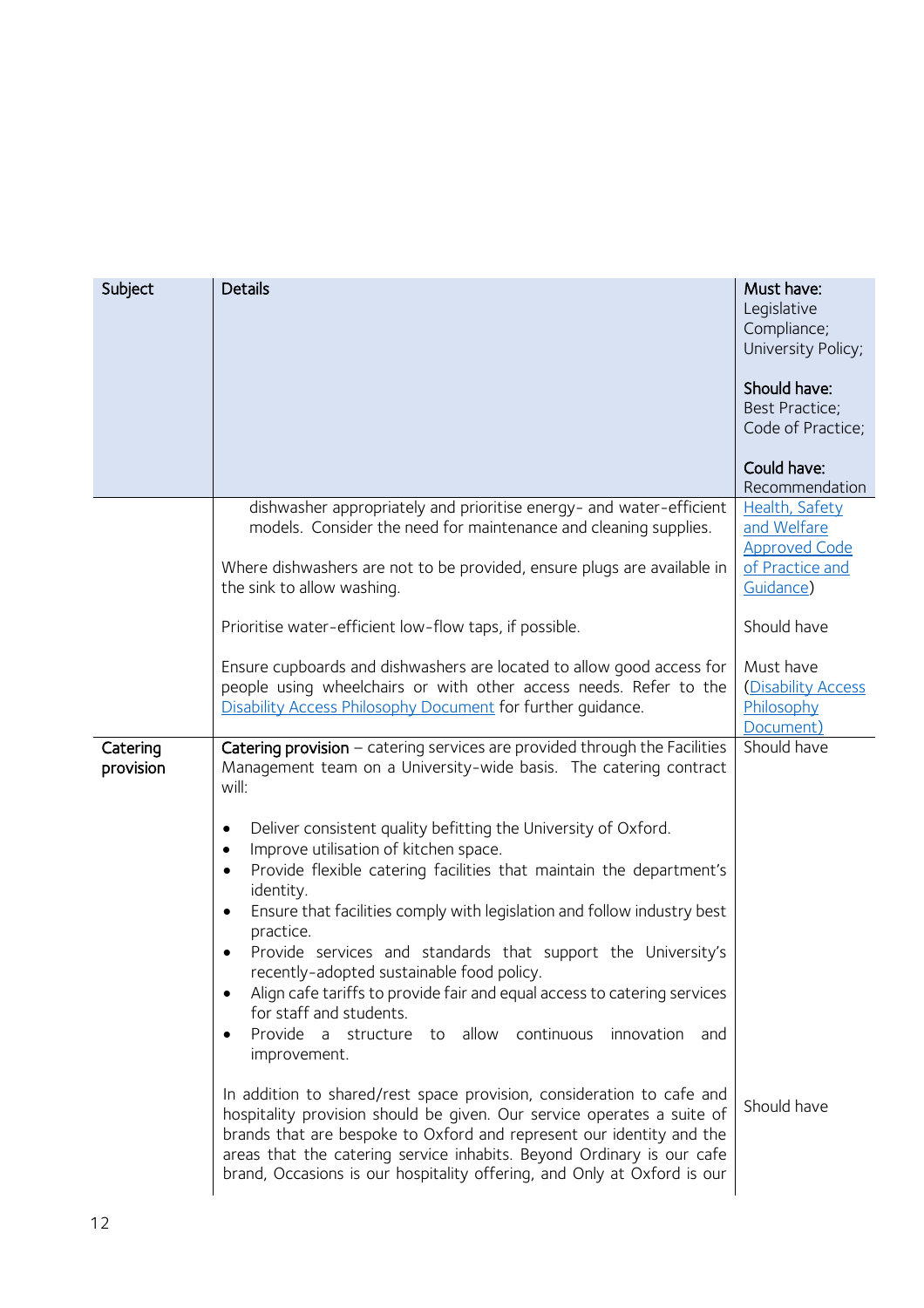<span id="page-12-0"></span>

| Subject                           | <b>Details</b>                                                                                                                                                                                                                                                                                                                                                                                                                                                | Must have:<br>Legislative<br>Compliance;<br>University Policy;            |
|-----------------------------------|---------------------------------------------------------------------------------------------------------------------------------------------------------------------------------------------------------------------------------------------------------------------------------------------------------------------------------------------------------------------------------------------------------------------------------------------------------------|---------------------------------------------------------------------------|
|                                   |                                                                                                                                                                                                                                                                                                                                                                                                                                                               | Should have:<br>Best Practice;<br>Code of Practice;                       |
|                                   |                                                                                                                                                                                                                                                                                                                                                                                                                                                               | Could have:<br>Recommendation                                             |
|                                   | bespoke fine dining service for special events. There are already over<br>twenty fully refurbished, operating cafes across twenty buildings, and<br>we would be delighted to support a cafe in your building. We provide a<br>Catering Design and advice service in conjunction with our specialist<br>contractor.                                                                                                                                            |                                                                           |
|                                   | Elements to be considered for new catering facilities may include<br>(depending on the proposed size):<br>Front of house - Servery space, till(s), multi-deck chillers for<br>perishable items such as sandwiches, coffee machine, hot drinks,<br>display ware, returns for consumed food and waste bins, condiments<br>and cutlery/crockery dispensers, seating, signage.<br>Consideration for how goods in and deliveries will be managed, and<br>$\bullet$ | Should have<br>Must have                                                  |
|                                   | routes out for waste.                                                                                                                                                                                                                                                                                                                                                                                                                                         | (DEFRA catering<br>waste quidance)                                        |
|                                   | Back of house – preparation space, storage with racking (ambient<br>and chilled), staff facilities, wash up, appropriate flooring, extraction,<br>refrigeration.                                                                                                                                                                                                                                                                                              | Should have                                                               |
|                                   | Hospitality - how will this be managed, stored and presented and<br>then removed, with appropriate set down space in the receiving<br>areas in the building, which may be away from the cafe.                                                                                                                                                                                                                                                                 | Should have                                                               |
| Grease traps<br>and<br>macerators | Where onsite hot food is produced through a catering provision the<br>Mechanical and Electrical Design Philosophy (M&E9 section 2.23 refers)<br>should be referred to, ensuring appropriate sizing and installation of<br>grease traps. Multiple grease traps may be required and floor gullies<br>should also be considered. Grease traps should be sized appropriately for<br>current and planned operations.                                               | Must have<br>(Mechanical and<br><b>Electrical Design</b><br>Philosophy 9) |
|                                   | Maintenance programmes will need to be planned for. It is a legal<br>requirement to prevent damage to sewers. Oxford city is particularly                                                                                                                                                                                                                                                                                                                     | Must have<br><b>Mechanical and</b>                                        |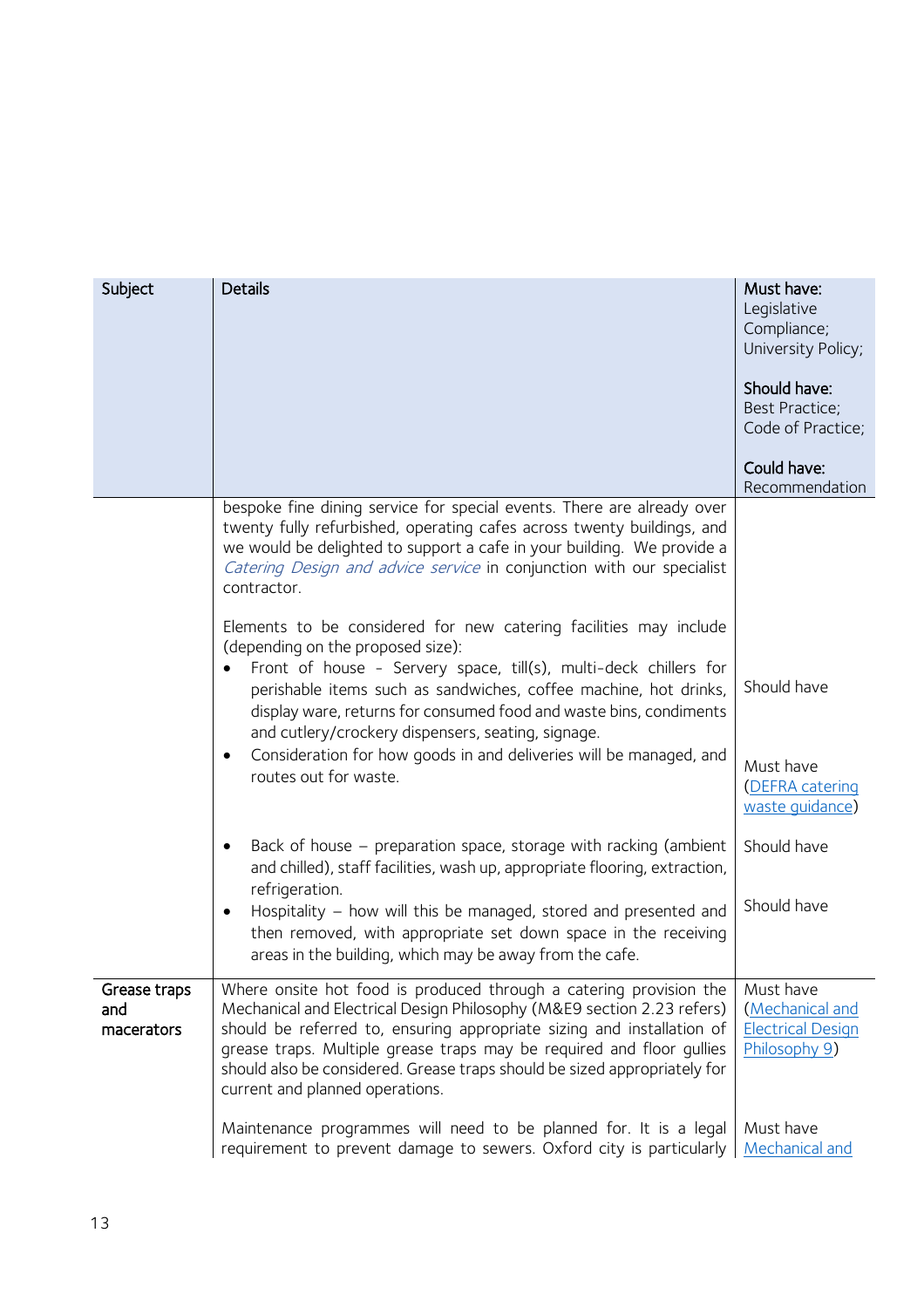<span id="page-13-0"></span>

| Subject                       | <b>Details</b>                                                                                                                                               | Must have:<br>Legislative<br>Compliance;<br>University Policy;<br>Should have:<br><b>Best Practice:</b><br>Code of Practice;<br>Could have:<br>Recommendation |
|-------------------------------|--------------------------------------------------------------------------------------------------------------------------------------------------------------|---------------------------------------------------------------------------------------------------------------------------------------------------------------|
|                               | susceptible due to combined sewers. Macerators fitted within the<br>drainage systems may not be installed                                                    | <b>Electrical Design</b><br>Philosophy 9)                                                                                                                     |
| Oil and waste<br>oil          | It is a legal requirement to provide suitable storage for your oil and waste<br>oil to prevent pollution.<br>Appropriate spill kits should also be provided. | Must have<br>(Oil storage<br>requlations)<br>Must have<br>(Oil storage                                                                                        |
|                               | Consideration should be given to risk of pollution during transportation.                                                                                    | requlations)<br>Should have                                                                                                                                   |
| Ventilation<br>and extraction | Should be suitable and sufficient, with access for cleaning and<br>maintenance.                                                                              | Must have<br>(Workplace<br><b>Health Safety</b><br>and Welfare<br>Regulations,<br>catering<br>ventilation<br>requlations)                                     |

### <span id="page-13-2"></span><span id="page-13-1"></span>Section 2 - Cleaning

Cleaning is an important part of the ongoing management of the building. In order to support an effective cleaning contract, there are a number of items highlighted below to enable access and cleaning of a building.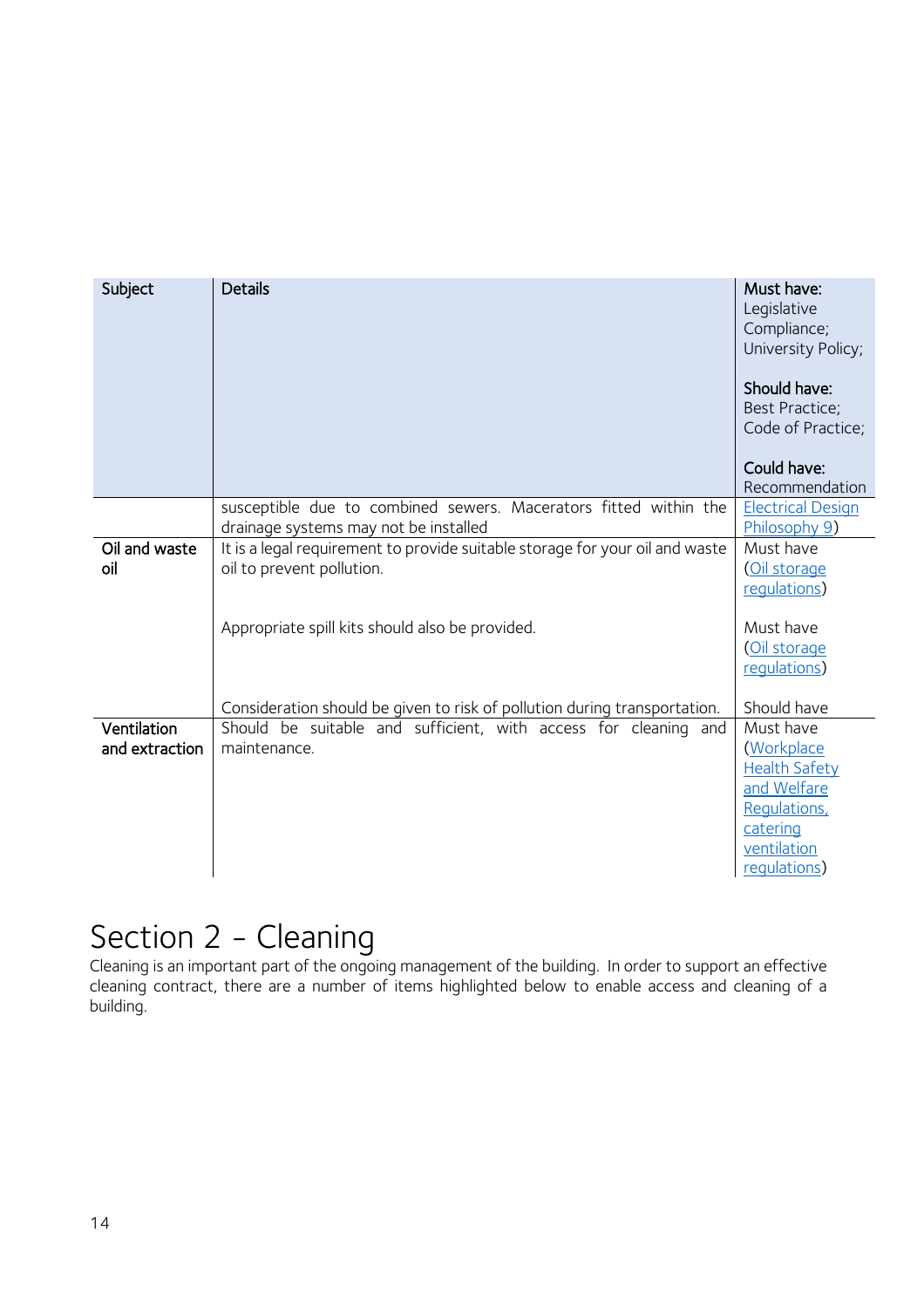<span id="page-14-4"></span><span id="page-14-3"></span><span id="page-14-2"></span><span id="page-14-1"></span><span id="page-14-0"></span>

| Subject                                                  | <b>Details</b>                                                                                                                                                                                                                                                                                                                                                                                                                                                                                                                                                                                     | Must have:<br>Legislative<br>Compliance;<br>University Policy;<br>Should have:<br>Best Practice;<br>Code of Practice;<br>Could have:<br>Recommendation |
|----------------------------------------------------------|----------------------------------------------------------------------------------------------------------------------------------------------------------------------------------------------------------------------------------------------------------------------------------------------------------------------------------------------------------------------------------------------------------------------------------------------------------------------------------------------------------------------------------------------------------------------------------------------------|--------------------------------------------------------------------------------------------------------------------------------------------------------|
| Cleaners'<br>cupboards & sinks                           | Ensure that suitable and sufficient cleaners' cupboards and sinks<br>are available - at least one per floor, and more for larger<br>buildings. Provide room for suitable and sufficient storage<br>rooms, with cupboards to store items appropriately including on<br>'bunded' trays where required. Stores should be able to be<br>secured. Provide an area to display and retain pertinent<br>information such as COSHH registers                                                                                                                                                                | Must have<br>(Construction<br>(Design and<br>Management)<br>Requlations 2007)                                                                          |
| Finishes - floor,<br>tiles, and walls                    | Finishes can make a considerable difference to the ongoing<br>appearance of spaces and indeed the overall cost of cleaning the<br>workplace. Floor tiles and wall tiles in mosaic finishes make<br>cleaning difficult, with dirt and grime often being trapped in<br>patches on these finishes. Also, exposed timbers such as sawn<br>oak may lead to staining and complex cleaning arrangements.                                                                                                                                                                                                  | Should have                                                                                                                                            |
| Cleaning sockets                                         | Ensure there are suitable and sufficient cleaning sockets located<br>in areas to stop trip hazards by overstretching cables. These<br>should be available throughout the building.                                                                                                                                                                                                                                                                                                                                                                                                                 | Must have<br>(Construction<br>(Design and<br>Management)<br>Requlations 2007)                                                                          |
| <b>High Level Fixtures</b><br>and Fittings               | When designing spaces, thought must be given to high-level<br>fixtures and fittings which may collect dust and debris and be<br>very difficult to access. The need for working at height or use of<br>access towers (PASMA) should be designed out wherever<br>possible. The use of PASMA or working from height risk linked<br>to cleaning should be designed out wherever possible.                                                                                                                                                                                                              | Must have<br>(Construction<br>(Design and<br>Management)<br>Regulations 2007)                                                                          |
| Ability to clean<br>windows, brise<br>soleil etc. safely | Health, Safety and Welfare Regulation 16 covers this to some<br>degree. However, we would expect a suitable solution to ensure<br>that we are able to access and clean windows, brise soleil,<br>ledges, fixtures and fittings sensibly. Considerable maintenance<br>costs may be associated with cleaning external windows and<br>fittings if access is complicated or difficult. There is a<br>requirement to detail the method of cleaning particularly around<br>windows, but as part of the design we would expect designers<br>to highlight and indicate early the method they propose, i.e. | Must have (Health,<br><b>Safety and Welfare</b><br>Regulation 16)                                                                                      |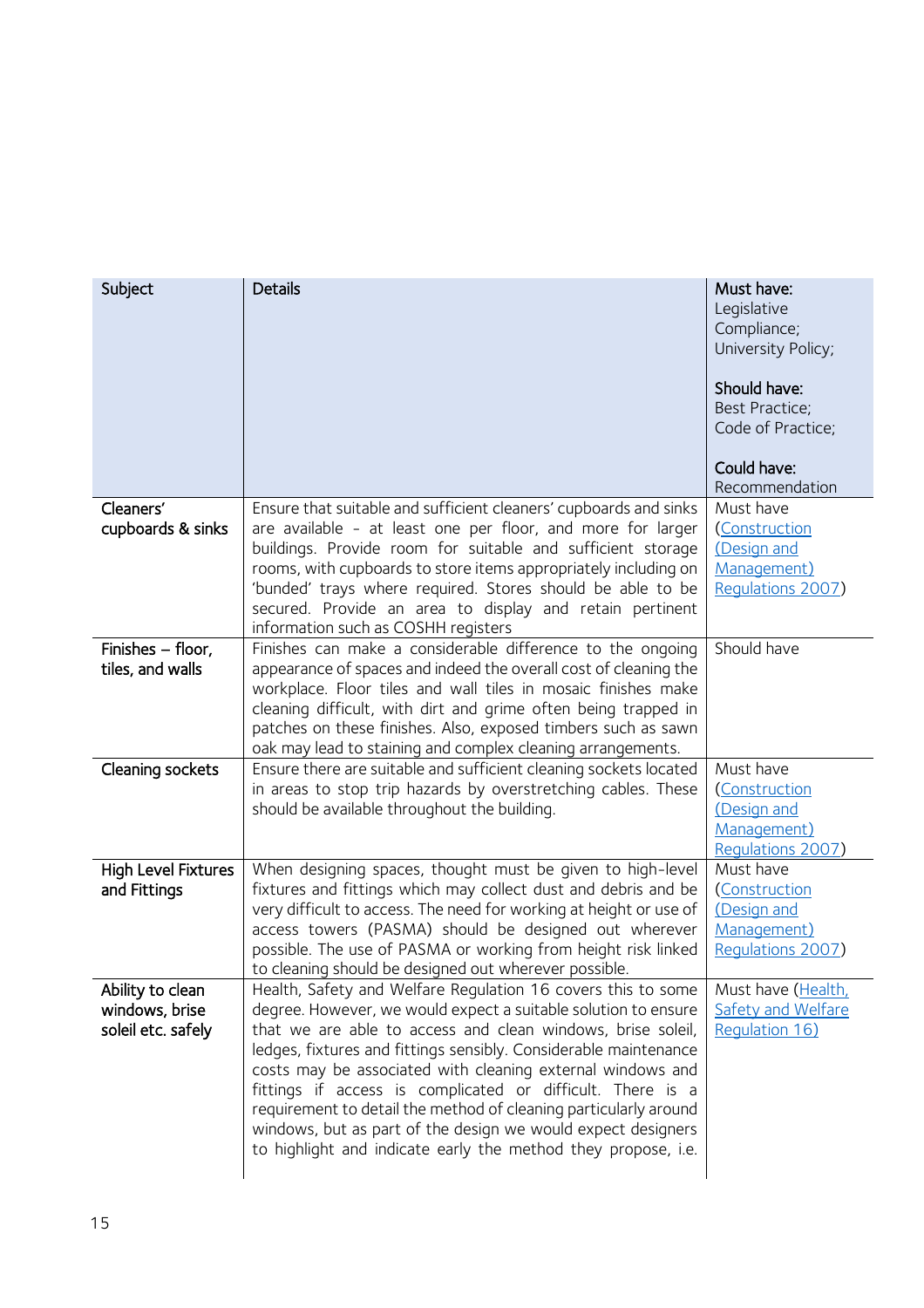<span id="page-15-2"></span><span id="page-15-1"></span><span id="page-15-0"></span>

| Subject                                                     | <b>Details</b>                                                                                                                                                                                                                                                                                                                                                                                                                                  | Must have:<br>Legislative<br>Compliance;<br>University Policy;<br>Should have:<br>Best Practice;<br>Code of Practice;<br>Could have:<br>Recommendation |
|-------------------------------------------------------------|-------------------------------------------------------------------------------------------------------------------------------------------------------------------------------------------------------------------------------------------------------------------------------------------------------------------------------------------------------------------------------------------------------------------------------------------------|--------------------------------------------------------------------------------------------------------------------------------------------------------|
|                                                             | cherry picker with access routes, cradles and eye bolts etc., in<br>order that this is identified and highlighted early.                                                                                                                                                                                                                                                                                                                        |                                                                                                                                                        |
|                                                             | New buildings should ensure safe access and anchor points as<br>part of the Working at Height Regulations. Existing buildings<br>must have suitable and sufficient safe methods for cleaning.                                                                                                                                                                                                                                                   | Must have (Health,<br>Safety and Welfare<br>Requlation 16)                                                                                             |
| General<br>housekeeping                                     | Poor housekeeping leads to unnecessary risks - safety and<br>security concerns, such as trip hazards, encouraging theft, arson<br>and fly tipping, as well as causing issues with poor public<br>perception. Considering and designing in how deliveries will be<br>received and where items will be stored will help avoid<br>incorrectly stored materials.                                                                                    | Should have                                                                                                                                            |
| Spill kits                                                  | The site should retain a spill kit. Different types and sizes should<br>be made available depending on individual site needs, eq.<br>material type(s) and quantity of storage. These kits should be<br>placed in accessible locations. Kits must be available to deal with<br>external spills which could result in pollution, but internal spills<br>including bodily fluid kits and their appropriate disposal should<br>also be planned for. | Must have (COMAH<br>Report dealing with<br><b>Emergency Response</b><br><b>Arrangements</b> )                                                          |
|                                                             | Training should be provided to staff in order that they are used<br>appropriately, as the need arises.                                                                                                                                                                                                                                                                                                                                          | Must have (COMAH<br>Report dealing with<br><b>Emergency Response</b><br>Arrangements)                                                                  |
| Lighting, lighting<br>diffusers and<br>ceiling tile systems | Should be easy to remove, clean and re-secure.                                                                                                                                                                                                                                                                                                                                                                                                  | Should have                                                                                                                                            |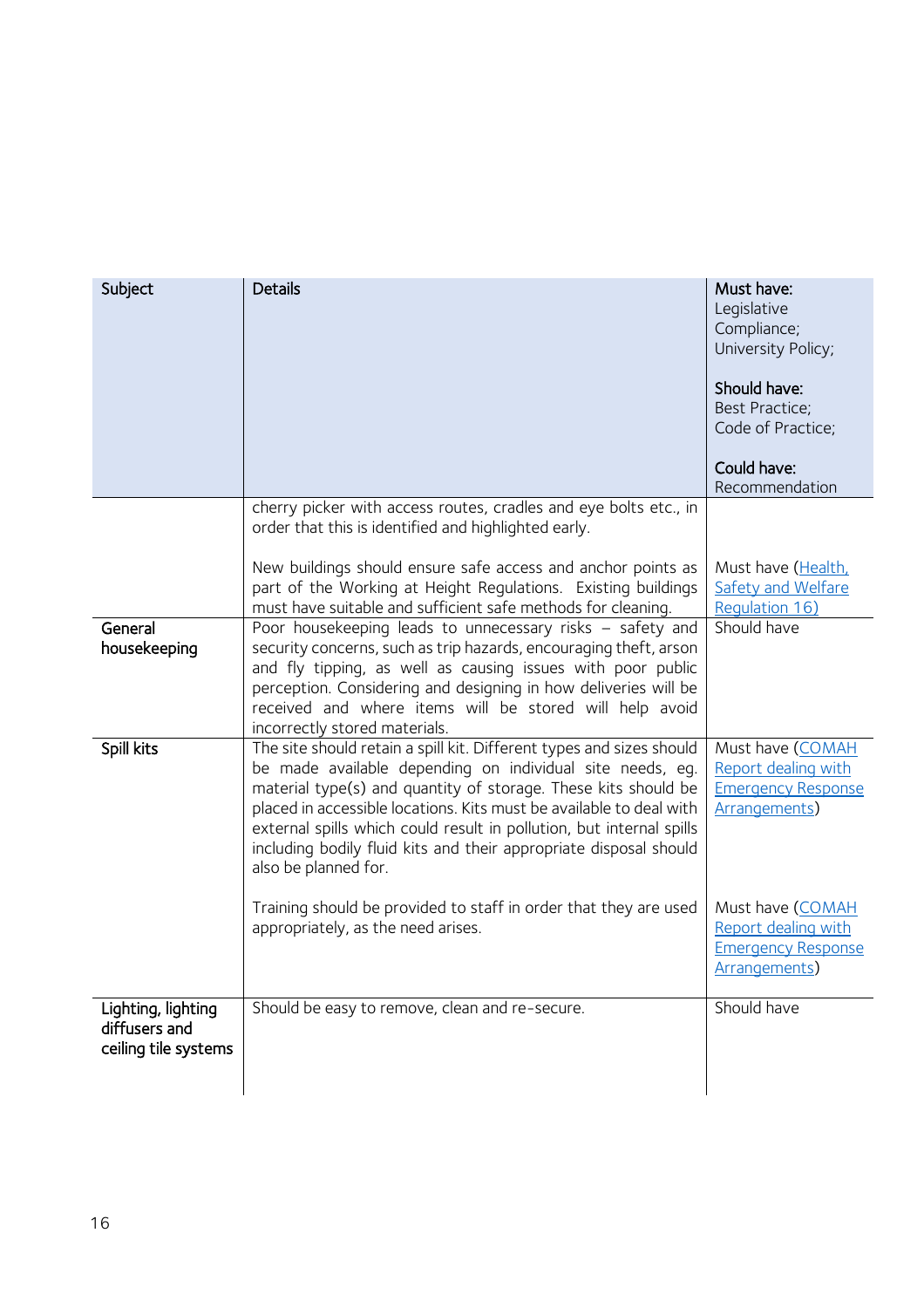### <span id="page-16-0"></span>Section 3 – Toilets, washrooms and shower facilities

<span id="page-16-4"></span><span id="page-16-3"></span><span id="page-16-2"></span><span id="page-16-1"></span>

| Subject                                                         | <b>Details</b>                                                                                                                                                                                                                                                                                                                                          | Must have:<br>Legislative<br>Compliance;<br>University Policy;<br>Should have:<br><b>Best Practice;</b><br>Code of Practice;<br>Could have:<br>Recommendation |
|-----------------------------------------------------------------|---------------------------------------------------------------------------------------------------------------------------------------------------------------------------------------------------------------------------------------------------------------------------------------------------------------------------------------------------------|---------------------------------------------------------------------------------------------------------------------------------------------------------------|
| Finishes in Toilets,<br>Washrooms &<br><b>Shower Facilities</b> | Mosaic tiles should be avoided in these facilities. Paint should be<br>wipeable and durable, such as a Dulux 'diamond matt' finish,                                                                                                                                                                                                                     | Should have                                                                                                                                                   |
|                                                                 | eggshell or similar high-performance products.                                                                                                                                                                                                                                                                                                          |                                                                                                                                                               |
|                                                                 | Good colour contrast between flooring and walls will help<br>individuals with a visual impairment. Refer to the Disability<br><b>Access Philosophy Document for further guidance.</b>                                                                                                                                                                   | Must have (Disability<br><b>Access Philosophy</b><br>Document)                                                                                                |
| <b>Toilet dimensions</b>                                        | The dimensions and sizes required for a modern-day toilet<br>cubicle can vary and it is imperative to get this right for user<br>comfort. The following toilet cubicle sizes are correct for most<br>University settings, which encompasses a full range of abilities<br>and ages. Over time, standard designs and specifications will be<br>developed. | Should have                                                                                                                                                   |
|                                                                 | Standard toilets - recommended sizing is as follows:                                                                                                                                                                                                                                                                                                    |                                                                                                                                                               |
|                                                                 | Standard Dimensions - 850mm wide x 1500mm deep<br>Door Type - Inward opening                                                                                                                                                                                                                                                                            |                                                                                                                                                               |
|                                                                 | Enlarged toilet facilities - recommended sizing is as follows:                                                                                                                                                                                                                                                                                          |                                                                                                                                                               |
|                                                                 | Where four or more cubicles are provided in a run within a<br>$\bullet$<br>washroom, one of these should ideally be an enlarged<br>cubicle.<br>Wherever there is provision of self-contained non-<br>$\bullet$<br>gendered toilets, there should be at least one non-gendered                                                                           | Should have<br>Should have                                                                                                                                    |
|                                                                 | toilet suitable for people with ambulant<br>mobility                                                                                                                                                                                                                                                                                                    |                                                                                                                                                               |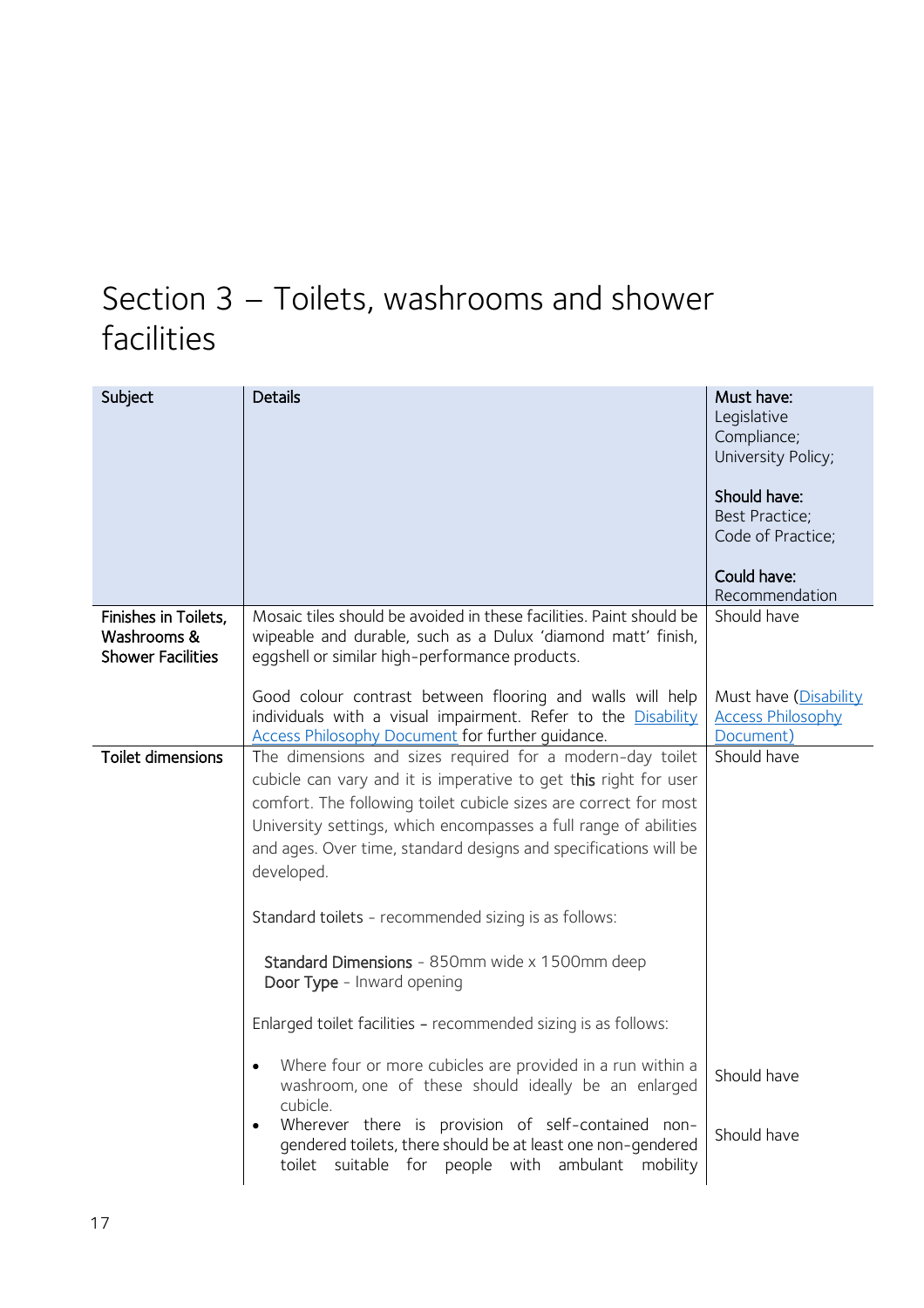<span id="page-17-0"></span>

| Subject                             | <b>Details</b>                                                                                                                                                                                                                                                                                                                                                                                                                                                                                                                                                                                                                                                                  | Must have:<br>Legislative<br>Compliance;<br>University Policy;<br>Should have:<br>Best Practice;<br>Code of Practice;<br>Could have:<br>Recommendation |
|-------------------------------------|---------------------------------------------------------------------------------------------------------------------------------------------------------------------------------------------------------------------------------------------------------------------------------------------------------------------------------------------------------------------------------------------------------------------------------------------------------------------------------------------------------------------------------------------------------------------------------------------------------------------------------------------------------------------------------|--------------------------------------------------------------------------------------------------------------------------------------------------------|
|                                     | impairments. Dimensions of this are given in the British<br>Standard BS 8300-2:2018.<br>Wherever there are WC compartments within separate-sex<br>toilet washrooms, there should be an appropriate provision<br>of cubicles suitable for people with ambulant mobility<br>impairments. Dimensions of this are given in Approved<br>Document M of the Building Regulations 2010, as well as<br>the British Standard BS 8300-2:2018.<br>Please refer to the accessibility design guide for more<br>information.                                                                                                                                                                   | Must have (Disability<br><b>Access Philosophy</b><br>Document)                                                                                         |
| Wheelchair<br>accessible<br>toilets | Wheelchair-accessible toilets should be located on every floor<br>of a building. Wheelchair-accessible toilets are to be provided in<br>addition to the required number of standard toilets.<br><b>Dimensions</b><br>of<br>wheelchair-accessible<br>toilets are<br>given<br>in<br>Approved Document M<br>of<br>the<br>Building<br>2010.<br>Regulations<br>the British<br>However,<br>Standard<br><b>BS</b><br>8300-<br>2:2018 gives slightly<br>larger dimensions than<br>outlined in Approved Document M, and it is recommended that<br>these guidelines are followed.<br>Please refer to the accessibility design guide for more<br>information, (Disability Access Document) | Must have (Disability<br><b>Access Philosophy</b><br>Document)                                                                                         |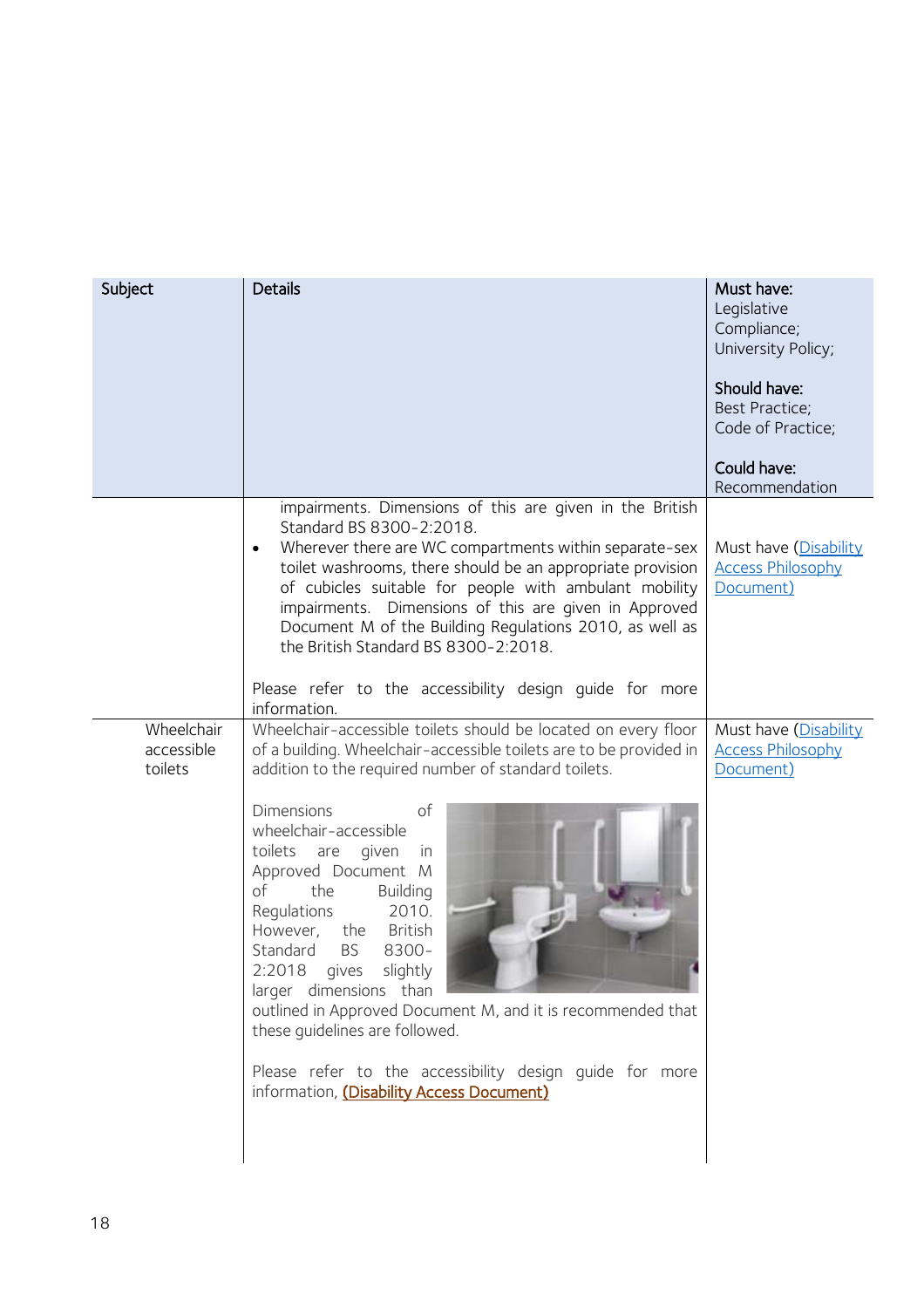<span id="page-18-2"></span><span id="page-18-1"></span><span id="page-18-0"></span>

| Subject                                      | <b>Details</b>                                                                                                                                                                                                                                                                                                                                                                                                                                                                                                                                                                                                                                                                                                                                                                                                                                                                                                                                                                                                                                                                                              | Must have:<br>Legislative<br>Compliance;<br>University Policy;<br>Should have:<br><b>Best Practice;</b><br>Code of Practice;<br>Could have:<br>Recommendation |
|----------------------------------------------|-------------------------------------------------------------------------------------------------------------------------------------------------------------------------------------------------------------------------------------------------------------------------------------------------------------------------------------------------------------------------------------------------------------------------------------------------------------------------------------------------------------------------------------------------------------------------------------------------------------------------------------------------------------------------------------------------------------------------------------------------------------------------------------------------------------------------------------------------------------------------------------------------------------------------------------------------------------------------------------------------------------------------------------------------------------------------------------------------------------|---------------------------------------------------------------------------------------------------------------------------------------------------------------|
| Gender and<br>gender neutral<br>toilets      | Equality considerations coupled with sensitivity to the needs of<br>all users should underlie the provision of toilet facilities. A range<br>of gendered and non-gendered facilities should be provided<br>where possible to meet individual preferences and for cultural,<br>religious or sensitive personal reasons.<br>The University recommends that the provision of some gender-<br>neutral facilities is considered in every new build and<br>refurbishment. Ideally these should include single-cubicle<br>gender-neutral toilets, with integrated washing facilities and<br>floor-to-ceiling doors.<br>The Equality and Diversity Unit recommends the provision of<br>gender-neutral toilets in addition to existing accessible toilets,<br>and would not normally expect accessible toilets to be used by<br>trans people, since they may be needed urgently by disabled<br>people.<br>In the UK there is no commonly accepted icon for a gender-<br>neutral toilet. Using signage with the words 'gender-neutral<br>toilet' can send a clear message of being a trans-inclusive<br>organisation. | Should have                                                                                                                                                   |
| Flush fittings &<br>toilet<br>specifications | We would expect that dual flush fittings are provided for water<br>efficiency. Consider waste pipe runs and the flow required to<br>ensure these remain clear and can also be accessed to clear any<br>blockages which do arise. For ease of cleaning, we request toilets<br>to be designed with a steep bowl.                                                                                                                                                                                                                                                                                                                                                                                                                                                                                                                                                                                                                                                                                                                                                                                              | Should have                                                                                                                                                   |
| <b>Fixtures and</b><br>finishes              | Avoid flat shiny surfaces, and avoid exposed pipes and cisterns<br>to aid with cleaning and preventing water marks. Ensure that<br>hand dryers and toilet roll and soap dispensers are recessed into<br>the wall or have an angled/rounded finish to their tops. As<br>specified in Building Regulations and Regulation 21- Health,<br>Safety and Welfare Regulations, there must be suitable and                                                                                                                                                                                                                                                                                                                                                                                                                                                                                                                                                                                                                                                                                                           | Must have (Building<br><b>Requlations and</b><br>Regulation 21-<br>Health, Safety and<br><b>Welfare Requlations</b> )                                         |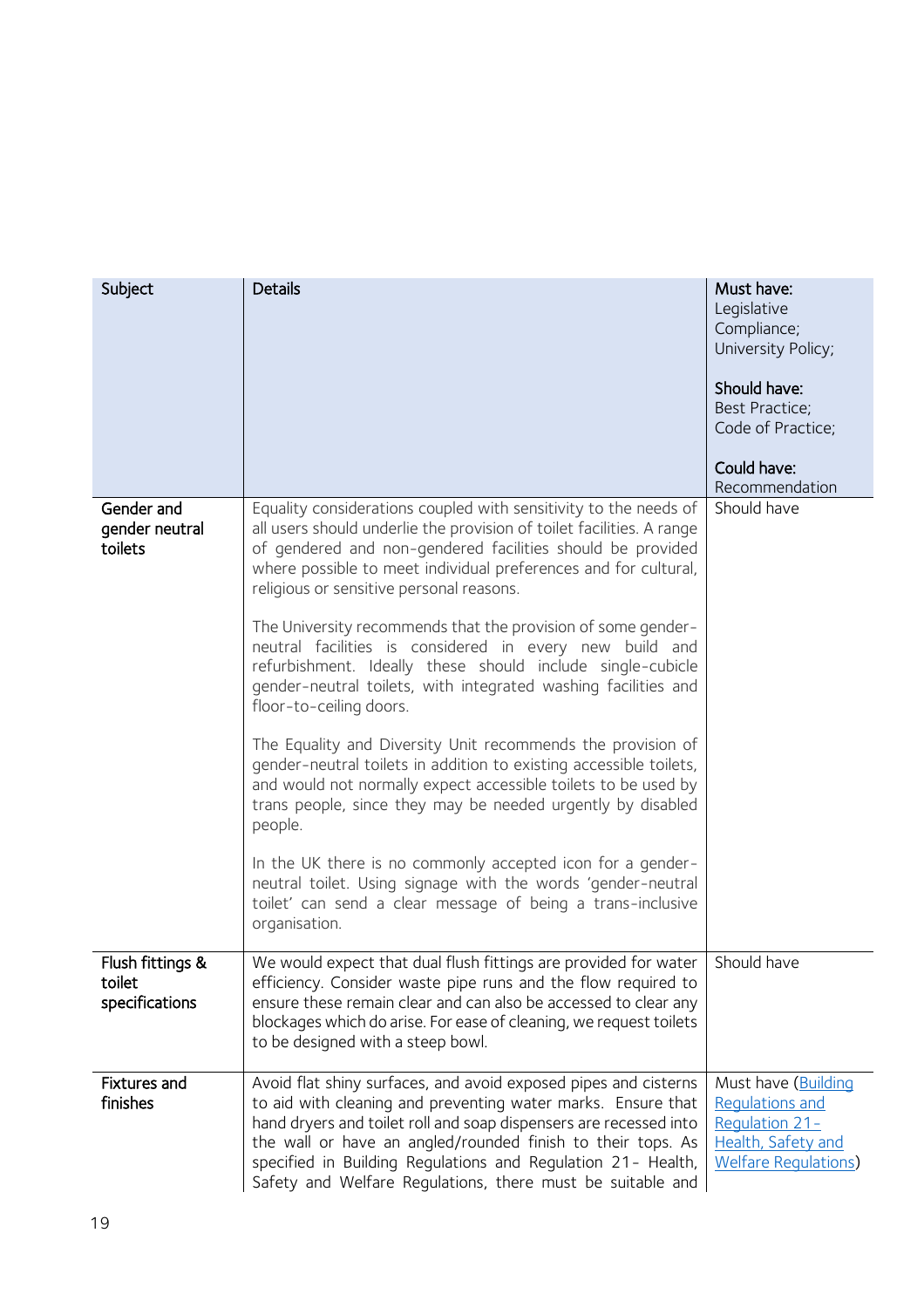<span id="page-19-1"></span><span id="page-19-0"></span>

| Subject                                                                    | <b>Details</b>                                                                                                                                                                                                                                                                                                                                                                                                                                                                                                                                                                                                                                                                                                                                             | Must have:<br>Legislative<br>Compliance;<br>University Policy;<br>Should have:<br>Best Practice;<br>Code of Practice;<br>Could have:<br>Recommendation |
|----------------------------------------------------------------------------|------------------------------------------------------------------------------------------------------------------------------------------------------------------------------------------------------------------------------------------------------------------------------------------------------------------------------------------------------------------------------------------------------------------------------------------------------------------------------------------------------------------------------------------------------------------------------------------------------------------------------------------------------------------------------------------------------------------------------------------------------------|--------------------------------------------------------------------------------------------------------------------------------------------------------|
|                                                                            | sufficient ventilation with easy access for cleaning and<br>maintenance.                                                                                                                                                                                                                                                                                                                                                                                                                                                                                                                                                                                                                                                                                   |                                                                                                                                                        |
|                                                                            | Mosaic tiles should be avoided in these facilities. Paint should be<br>wipeable and durable, such as a Dulux 'diamond matt' finish.                                                                                                                                                                                                                                                                                                                                                                                                                                                                                                                                                                                                                        | Should have                                                                                                                                            |
| Sanitary<br>conveniences                                                   | Sanitary bins must be provided in shared and dedicated women's<br>toilets. Health, Safety and Welfare Regulation 20 provides<br>further information.                                                                                                                                                                                                                                                                                                                                                                                                                                                                                                                                                                                                       | Must have (Health,<br><b>Safety and Welfare</b><br><b>Requlation 20)</b>                                                                               |
|                                                                            | In accessible facilities, ensure that sanitary bins have automatic<br>sensors and are not based on pedal-operated lids.                                                                                                                                                                                                                                                                                                                                                                                                                                                                                                                                                                                                                                    | Should have                                                                                                                                            |
| Security and<br>location<br>considerations for<br>washrooms and<br>toilets | Very often the location of toilet facilities is not considered<br>important, but badly-located toilets can increase opportunities<br>for them to be misused. The following should be considered<br>when designing toilet facilities:                                                                                                                                                                                                                                                                                                                                                                                                                                                                                                                       | Should have                                                                                                                                            |
|                                                                            | Locate the main toilet entrance door near to overlooking<br>$\bullet$<br>offices, staff areas or by areas with high levels of movement.<br>Provide a number of smaller toilet blocks rather than one or<br>$\bullet$<br>two larger ones.<br>Consider locating toilet facilities in the reception area; this<br>will reduce the need for visitors to move unsupervised<br>through the building to use the toilets.<br>Avoid locating toilets near unsupervised entrance/exit<br>$\bullet$<br>doors; this will reduce the opportunity for unauthorised<br>persons to tailgate through the door to use the toilet<br>facilities.<br>Consider designing the hand-washing facilities in communal<br>$\bullet$<br>circulation space and making this area unisex. |                                                                                                                                                        |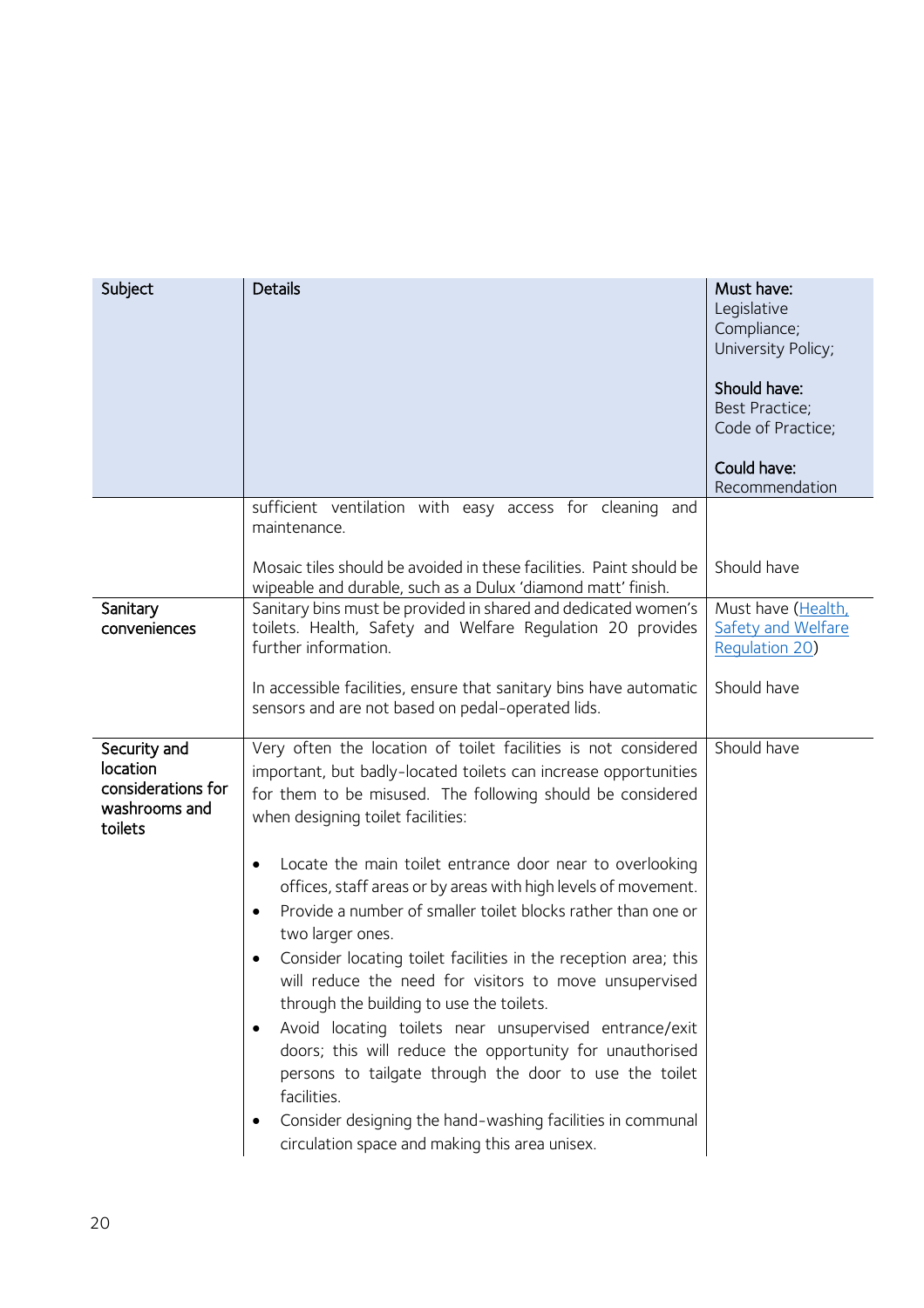<span id="page-20-4"></span><span id="page-20-3"></span><span id="page-20-2"></span><span id="page-20-1"></span><span id="page-20-0"></span>

| Subject                 | <b>Details</b>                                                                                                                                                                                                                                                                                                                                                                                                                                                                                                                                                                                                                                                                                                                                                                                                                                                                                                                                                                                                                                                                                                                                                                                                                                                                                                                                                                                                                                                                 | Must have:<br>Legislative<br>Compliance;<br>University Policy;<br>Should have:<br>Best Practice;<br>Code of Practice;<br>Could have:<br>Recommendation |
|-------------------------|--------------------------------------------------------------------------------------------------------------------------------------------------------------------------------------------------------------------------------------------------------------------------------------------------------------------------------------------------------------------------------------------------------------------------------------------------------------------------------------------------------------------------------------------------------------------------------------------------------------------------------------------------------------------------------------------------------------------------------------------------------------------------------------------------------------------------------------------------------------------------------------------------------------------------------------------------------------------------------------------------------------------------------------------------------------------------------------------------------------------------------------------------------------------------------------------------------------------------------------------------------------------------------------------------------------------------------------------------------------------------------------------------------------------------------------------------------------------------------|--------------------------------------------------------------------------------------------------------------------------------------------------------|
|                         | Avoid siting toilets directly next to open-plan office areas or<br>$\bullet$<br>kitchenettes.                                                                                                                                                                                                                                                                                                                                                                                                                                                                                                                                                                                                                                                                                                                                                                                                                                                                                                                                                                                                                                                                                                                                                                                                                                                                                                                                                                                  |                                                                                                                                                        |
| Shower and<br>washrooms | Should include:<br>Hand driers or paper towels - there is a preference for hand<br>dryers in order to reduce our demand on resources and creation<br>of waste. The use of paper towels can require additional storage<br>for spares, and additional staff time to refill. Paper towels can<br>also cause blockages both in the toilets or sinks if disposed of<br>incorrectly. That said, some departments still wish to retain<br>paper towels in the workplace which may be required for<br>hygiene or accessibility reasons. If hand towels dispensers are<br>required, we would expect their design to have no flat shiny<br>surfaces to aid cleaning. The presence of paper towels and hand<br>driers should be avoided. Wipeable 'duck boards' should be<br>placed under hand dryers to facilitate cleaning.<br>Soap dispensers - should not have flat shiny surfaces. They<br>should be placed ideally over a sink or as a minimum have a small<br>shelf directly underneath to prevent drips and lime scale build-<br>up on the floor, enabling cleaning. Dispensers should be easily<br>accessible to replace parts.<br>Flooring – washrooms should have easy to clean with slip- $\vert$ Should have<br>resistant vinyl, and be 'cap and coved' to the floor and wall where<br>possible, by approximately 10cm to facilitate cleaning.<br>Taps - information on taps is provided in the kitchenette<br>section; however, a timed tap can be beneficial in washrooms. | Should have<br>Should have<br>Must have<br>(Workplace (Health,                                                                                         |
|                         | Ensure any changes to the water system are agreed with Estates<br>Services and result in no dead legs or features would could allow<br>Legionnaires' to develop or permit back-wash.                                                                                                                                                                                                                                                                                                                                                                                                                                                                                                                                                                                                                                                                                                                                                                                                                                                                                                                                                                                                                                                                                                                                                                                                                                                                                           | Safety and Welfare)<br>Regulation, 21)                                                                                                                 |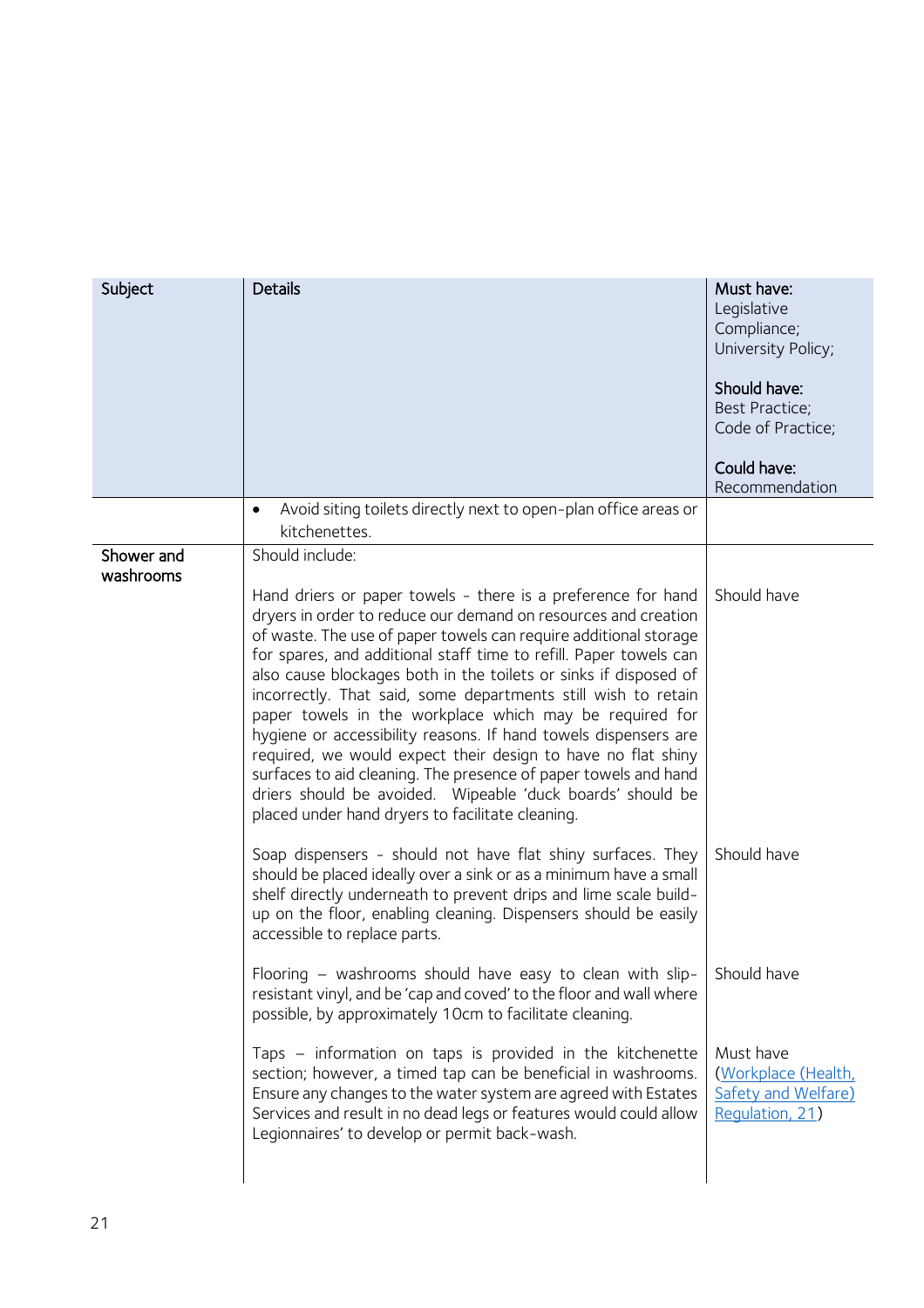<span id="page-21-0"></span>

| Subject | <b>Details</b>                                                                                                                                                                                                                                                                                                                                                                                                                                                                                                                                                                                                                                                                                                                                                                                                                                                                                                                                                                                                                                                        | Must have:<br>Legislative<br>Compliance;<br>University Policy;<br>Should have:<br>Best Practice;<br>Code of Practice;<br>Could have:<br>Recommendation |
|---------|-----------------------------------------------------------------------------------------------------------------------------------------------------------------------------------------------------------------------------------------------------------------------------------------------------------------------------------------------------------------------------------------------------------------------------------------------------------------------------------------------------------------------------------------------------------------------------------------------------------------------------------------------------------------------------------------------------------------------------------------------------------------------------------------------------------------------------------------------------------------------------------------------------------------------------------------------------------------------------------------------------------------------------------------------------------------------|--------------------------------------------------------------------------------------------------------------------------------------------------------|
|         | Showers - these should be considered for all buildings to<br>support the sustainability transport strategy. This aims to have<br>as many people as possible who working and studying within the<br>University travel by bicycle, and the presence of showers will<br>ensure they are able to prepare for their day. Accessible showers<br>should be included within any provision. In terms of design of<br>showers, simple finishes without lots of trims which become<br>difficult to clean in a hard water area should be considered to aid<br>ongoing cleaning and maintenance. The shower head should be<br>removable to allow cleaning. A simple, robust height-adjustable<br>shower head should be used. Flooring should be tiled or slip<br>resistant vinyl and be 'cap and coved' to the floor and wall where<br>possible, by approximately 10cm to facilitate cleaning. If space<br>allows, doors to shower cubicles are preferable to curtains as<br>they make the space within the shower easier to use and can be<br>maintained and cleaned more easily. | Should have                                                                                                                                            |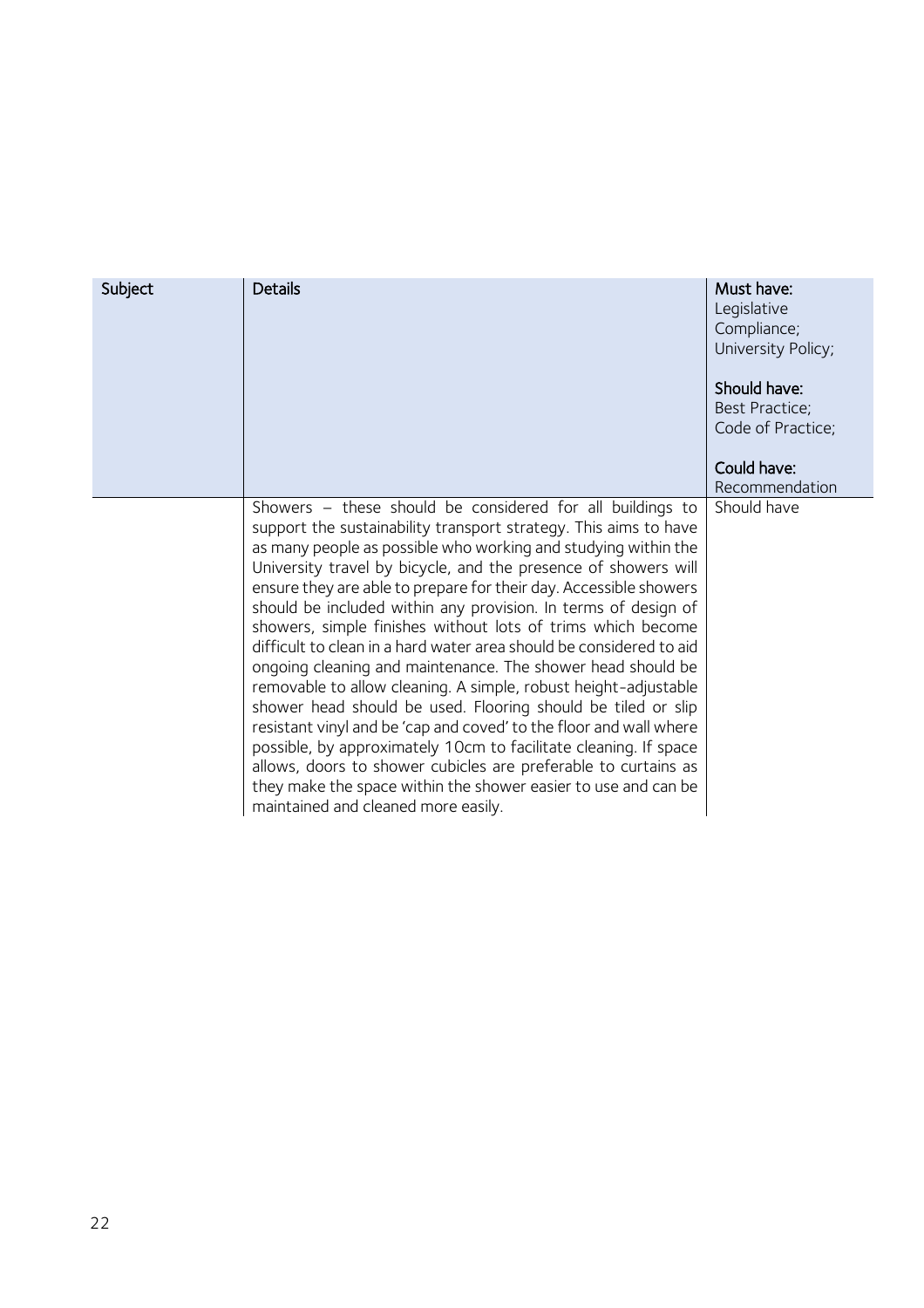### <span id="page-22-0"></span>Section 4 – Waste management

Waste management is covered by University policy and significantly by legislation: Environmental Protection Act, Hazardous Waste (England & Wales) Regulations, Workplace (Health, Safety and Welfare) Regulations, The Management of the Health & Safety at Work Act Regulations.

<span id="page-22-1"></span>

| Subject         | <b>Details</b>                                                                                                                                                                                                                                                                                                                                                                                                                                                                                                                                                                                                                                      | Must have:<br>Legislative<br>Compliance;<br>University Policy;<br>Should have:<br>Best Practice;<br>Code of Practice;<br>Could have:<br>Recommendation |
|-----------------|-----------------------------------------------------------------------------------------------------------------------------------------------------------------------------------------------------------------------------------------------------------------------------------------------------------------------------------------------------------------------------------------------------------------------------------------------------------------------------------------------------------------------------------------------------------------------------------------------------------------------------------------------------|--------------------------------------------------------------------------------------------------------------------------------------------------------|
| Design of space | Waste management should be provided with space both in terms of<br>point of disposal, collection and collection from contractors. Waste<br>collection points should be designed within the building at strategic<br>locations. Individual desk bins should be avoided as a strategy due to<br>additional cost and reduced recycling rates. Rubbish bins should be<br>easy to clean, hold plastic liners and allow for signage and signs. The<br>University's waste contractors follow the WRAP colour scheme, and<br>suitable colours should be selected. The University's waste<br>contractor provides a range of bins and signage to support you. | Should have                                                                                                                                            |
|                 | Internal storage for waste wheelie bins is preferable as this reduces<br>fly tipping, arson and other risks. The width of the access door should<br>take into consideration average bin sizes. The height of the storage<br>facility should also consider opening of the bins, to allow for ceiling<br>clearance and prevent lighting from being blocked by a bin lid when<br>raised.                                                                                                                                                                                                                                                               | Should have                                                                                                                                            |
|                 | It is likely that the need to segregate out more waste streams may<br>be required in the future. Storage should be flexible enough to allow<br>versatility in the types of waste collected.                                                                                                                                                                                                                                                                                                                                                                                                                                                         | Should have                                                                                                                                            |
|                 | When identifying current waste consider areas which may be<br>overlooked, including electrical, batteries, hazardous waste which<br>may need to be stored separately etc. Some operations will require<br>more waste streams to be segregated and the building's current and<br>future use should be considered to ensure appropriate space is<br>provided.                                                                                                                                                                                                                                                                                         | Must have (The<br><b>Waste (England</b><br>and Wales)<br>Requlations<br>2011)                                                                          |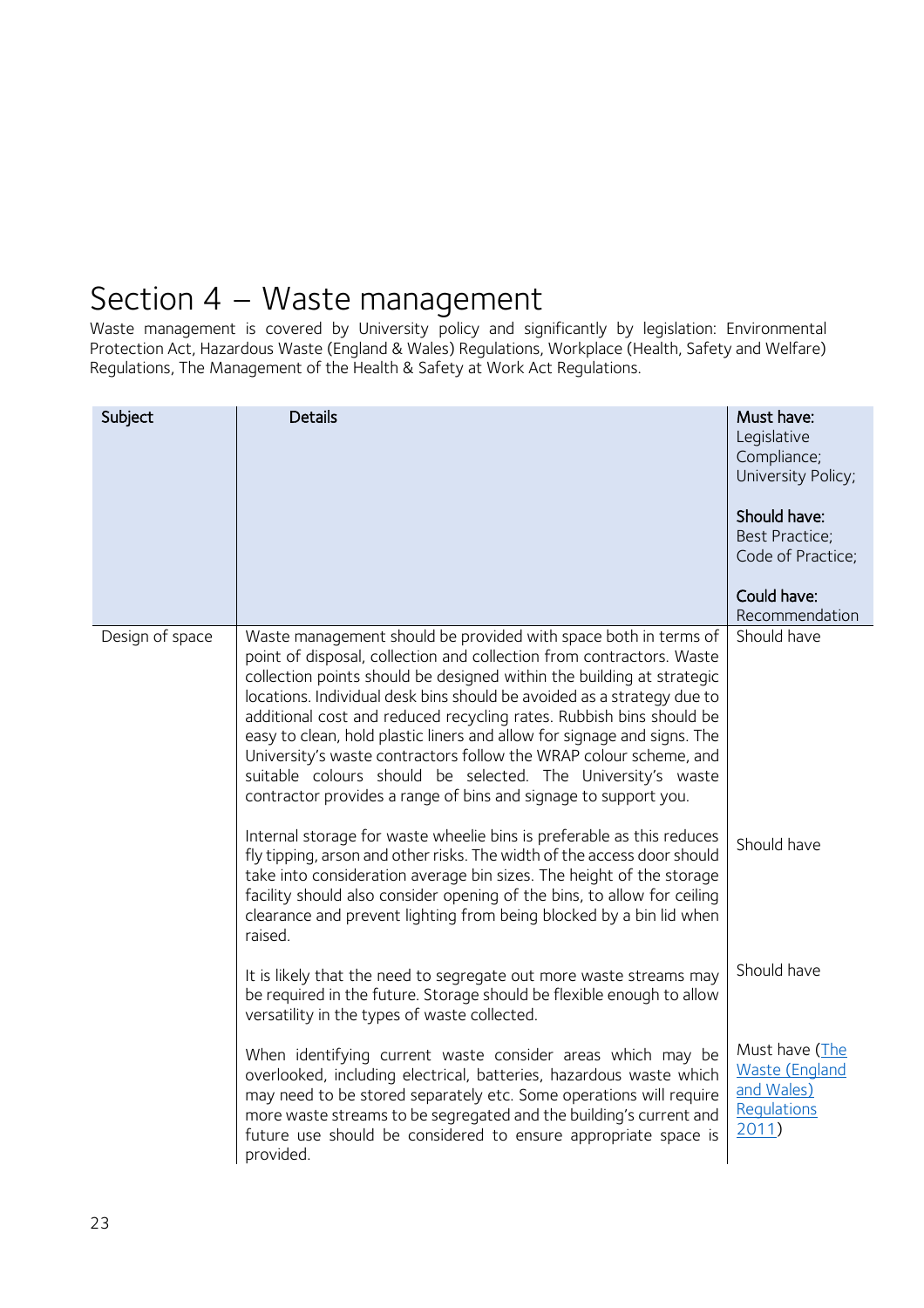<span id="page-23-2"></span><span id="page-23-1"></span><span id="page-23-0"></span>

| Subject                                          | <b>Details</b>                                                                                                                                                                                                                                                                                                                                                                                                                                                                                                                                                                                                                                                                                                                                                                                                                            | Must have:<br>Legislative<br>Compliance;<br>University Policy;<br>Should have:<br><b>Best Practice;</b><br>Code of Practice;<br>Could have:<br>Recommendation |
|--------------------------------------------------|-------------------------------------------------------------------------------------------------------------------------------------------------------------------------------------------------------------------------------------------------------------------------------------------------------------------------------------------------------------------------------------------------------------------------------------------------------------------------------------------------------------------------------------------------------------------------------------------------------------------------------------------------------------------------------------------------------------------------------------------------------------------------------------------------------------------------------------------|---------------------------------------------------------------------------------------------------------------------------------------------------------------|
|                                                  | Any waste storage, but particularly liquid waste storage, must be<br>considered in terms of the risk of spills or leaks, along with the<br>environmental, health and safety implications of such storage. For<br>instance, where waste is moved or stored, no surface water drains<br>should be present and controls should be in place for uncontrolled<br>leaks to foul drain.                                                                                                                                                                                                                                                                                                                                                                                                                                                          | Must have (The<br>Hazardous Waste<br>(England<br>and<br><b>Wales)Requlations</b><br>$2005 - Part 2)$                                                          |
|                                                  | Hazardous waste may require additional ventilation $-$ if you have<br>hazardous waste, please refer to the Safety Office for further<br>information.                                                                                                                                                                                                                                                                                                                                                                                                                                                                                                                                                                                                                                                                                      | Must have (The<br>Hazardous Waste<br>(England<br>and<br><b>Wales)Requlations</b><br>2005)                                                                     |
| Location and<br>security                         | Bins should be lockable. The location and security of waste bins<br>(which can be an opportunity for arson), should be considered. There<br>may be early morning noise from collections. If this is located to the<br>rear of the building, CCTV may be beneficial as both a source of<br>information if there is an incident, and as a useful deterrent for arson.<br>Bin location and access can encourage fly tipping. Where possible<br>internal or enclosed storage areas should be provided. Where<br>possible bins should not be stored near walls, restricting the<br>movement of bins. This should also be considered in partnership with<br>the waste contractor. Bins may be moved to help trespassers to<br>access areas or cause damage. Metal bins may be required and<br>requested from the waste contractor if necessary. | Should have                                                                                                                                                   |
| Accessibility for<br>staff and waste<br>vehicles | Bins should be accessible. Consider features such as camber, to<br>ensure that staff are able to move bins when full and access bins to<br>dispose of waste.                                                                                                                                                                                                                                                                                                                                                                                                                                                                                                                                                                                                                                                                              | Must have (The<br>Waste<br>(England<br>and<br>Wales)<br>Regulations<br>2011)                                                                                  |
|                                                  | Waste vehicles will need to have good access to bins, including<br>turning etc. Refer to Select RAMS for more information on this.                                                                                                                                                                                                                                                                                                                                                                                                                                                                                                                                                                                                                                                                                                        | Should have                                                                                                                                                   |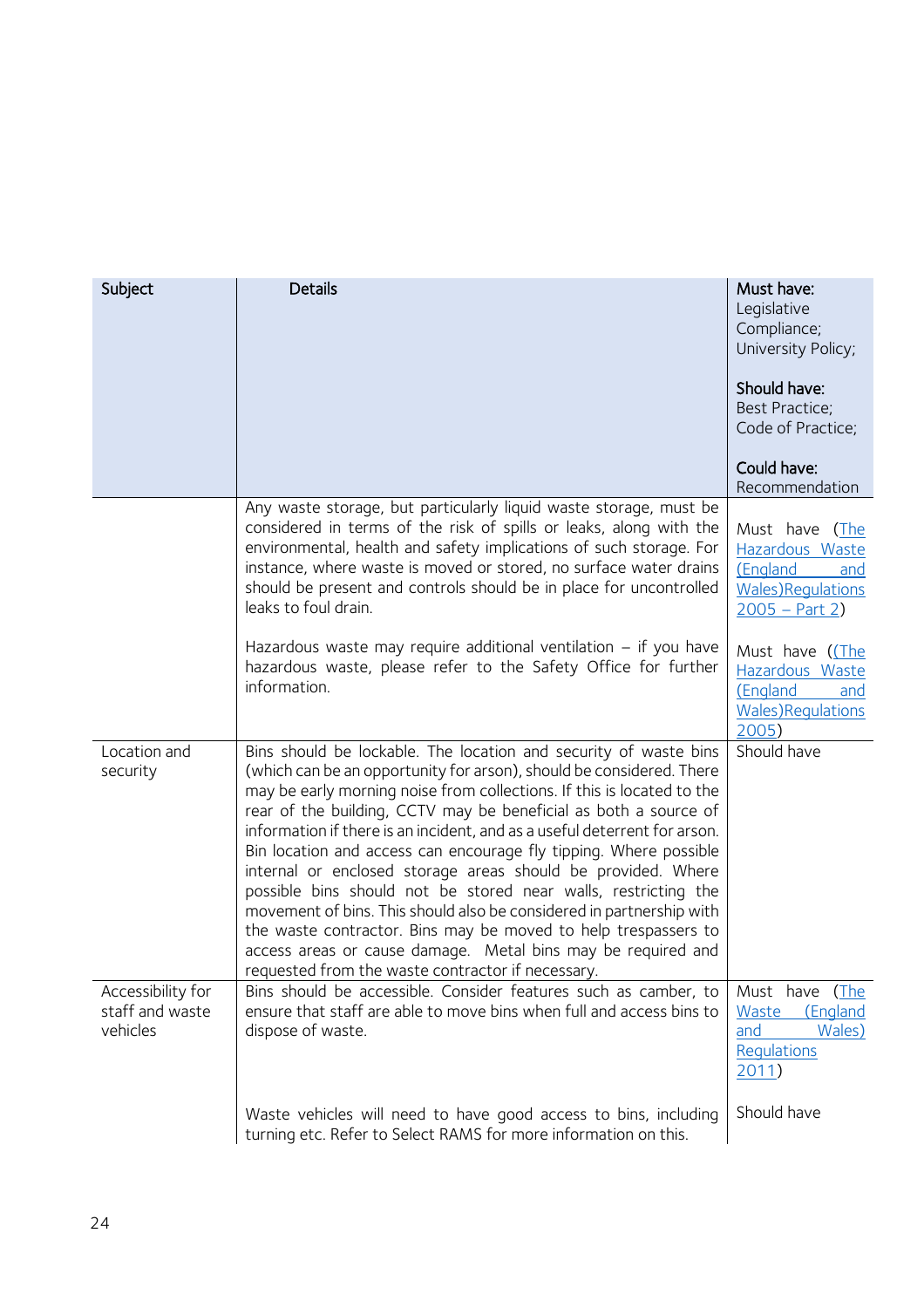<span id="page-24-3"></span><span id="page-24-2"></span><span id="page-24-1"></span><span id="page-24-0"></span>

| Subject                 | <b>Details</b>                                                                                                                                                                                                                                            | Must have:<br>Legislative<br>Compliance;<br>University Policy;<br>Should have:<br>Best Practice;<br>Code of Practice;<br>Could have:<br>Recommendation |
|-------------------------|-----------------------------------------------------------------------------------------------------------------------------------------------------------------------------------------------------------------------------------------------------------|--------------------------------------------------------------------------------------------------------------------------------------------------------|
|                         | This depends on drainage set up and design of current set up for<br>existing buildings. Heavy traffic / waste might need an interceptor<br>etc. This must comply with the regulations set out above.                                                      | Must have<br>(The<br>Waste<br>(England<br>and Wales) 2011<br>requlations)                                                                              |
| Cleanable               | For new builds, waste management stores should be fitted with<br>drains, water tap etc. to ensure they are easy to clean should there<br>be an issue in this area.                                                                                        | Should have                                                                                                                                            |
| Signage                 | Clear signage should be provided regarding bin types and storage<br>areas. University waste signage is available for download from the<br>Sustainability team website.                                                                                    | Should have                                                                                                                                            |
| Spill kits              | Spill kits should be located close to the waste management store -<br>see the spill kit entry in the cleaning section for more information.                                                                                                               | Should have                                                                                                                                            |
| External litter<br>bins | In general, external litter bins for general public waste should be<br>avoided. If they are required, careful consideration should be given<br>to their design to avoid misuse. However, consideration should be<br>given to the need for cigarette bins. | Should have                                                                                                                                            |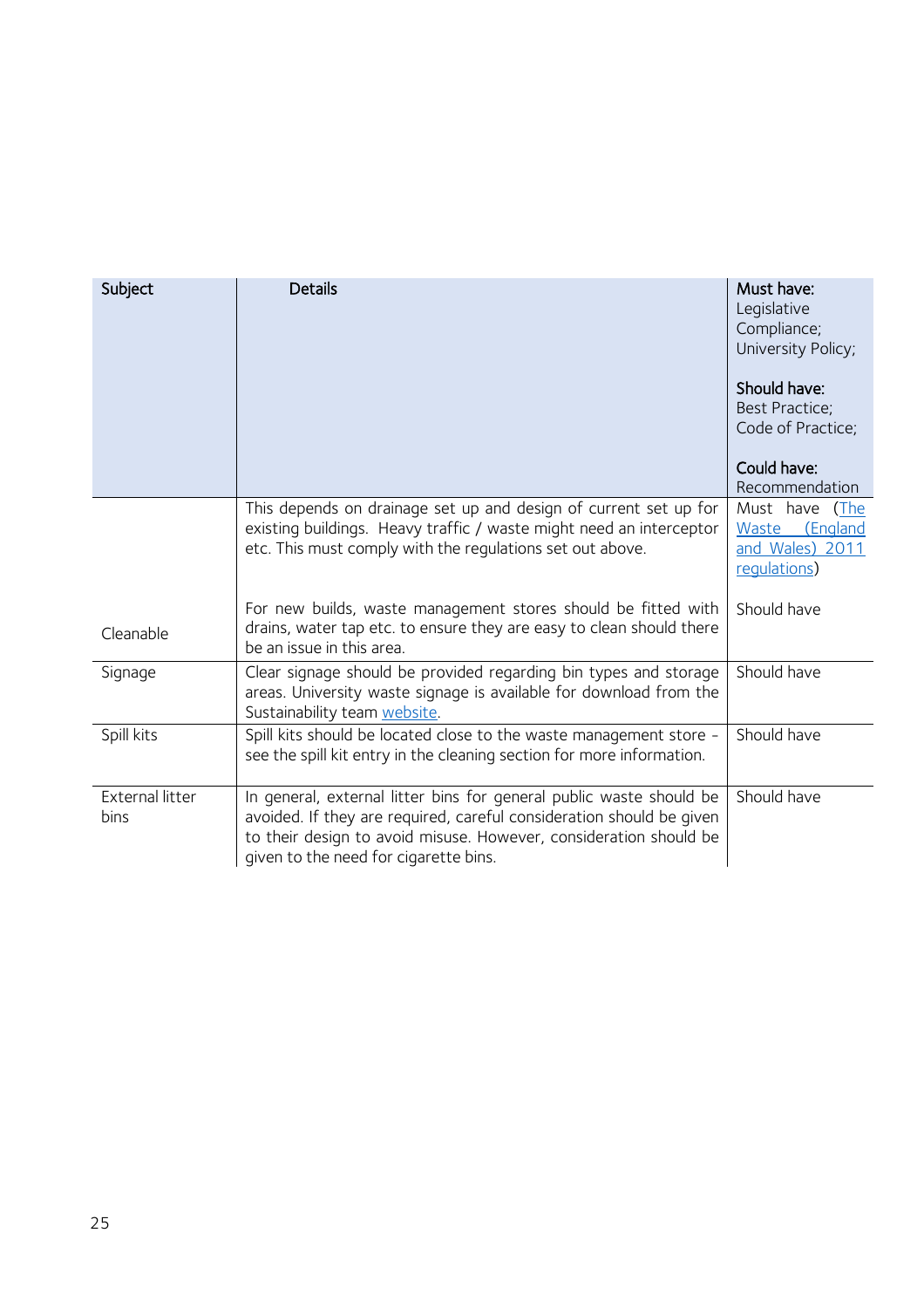# <span id="page-25-0"></span>Section 5 – Security

<span id="page-25-2"></span><span id="page-25-1"></span>

| Subject                                                                     | <b>Details</b>                                                                                                                                                                                                                                                                                                                                                                                                                                                                                                                                                                                                                                                                                                                                                                                                                                                                                                                                                                                                                                      | Must have:<br>Legislative Compliance;<br>University Policy;<br>Should have:<br><b>Best Practice:</b><br>Code of Practice;<br>Could have:<br>Recommendation |
|-----------------------------------------------------------------------------|-----------------------------------------------------------------------------------------------------------------------------------------------------------------------------------------------------------------------------------------------------------------------------------------------------------------------------------------------------------------------------------------------------------------------------------------------------------------------------------------------------------------------------------------------------------------------------------------------------------------------------------------------------------------------------------------------------------------------------------------------------------------------------------------------------------------------------------------------------------------------------------------------------------------------------------------------------------------------------------------------------------------------------------------------------|------------------------------------------------------------------------------------------------------------------------------------------------------------|
| Salto Access<br>Control System                                              | Salto is the University's preferred access control system.<br>Discussions should be had with the FM Shared Services team<br>if an access control system is being provided. This will ensure<br>sensible connections with the existing system, meeting<br>departmental needs and allowing the building to operate<br>effectively. This also prevents duplication and unnecessary<br>cost. Please refer to Salto Appendix 2 for further information<br>on this system, noting the University's preferred supplier(s)<br>must be engaged for this system.                                                                                                                                                                                                                                                                                                                                                                                                                                                                                              | Should have                                                                                                                                                |
| <b>Access Control</b><br>System (Salto,<br>Net2/Paxton and<br>Janus/SATEON) | Responsibility for access can be devolved to Facilities<br>Management to manage as part of our service provided to<br>University departments.                                                                                                                                                                                                                                                                                                                                                                                                                                                                                                                                                                                                                                                                                                                                                                                                                                                                                                       | Should have                                                                                                                                                |
|                                                                             | During implementation of FM, an audit of the access control<br>system (system type, areas/doors controlled by system,<br>specifications of access level etc.) must take place, with a<br>view to integrating the access control system with our<br>central Estates Services database where possible and with<br>departmental agreement. If we are able to transfer access<br>control, we use our guidance document (see Appendix A)<br>which provides a framework for how we manage access<br>control via Salto on the Estates Services central database.<br>A transfer from one access control system to another, i.e.<br>Net2/Paxton to Salto, may incur costs due to the need to<br>change not only the software used, but also peripherals and<br>hardware within the building - for example, door locks and<br>card readers. The cost implications as well as reduced<br>flexibility in controlling access (as explained in Appendix 1)<br>can mean that departments prefer to retain their own access<br>control and manage it independently. | Could have                                                                                                                                                 |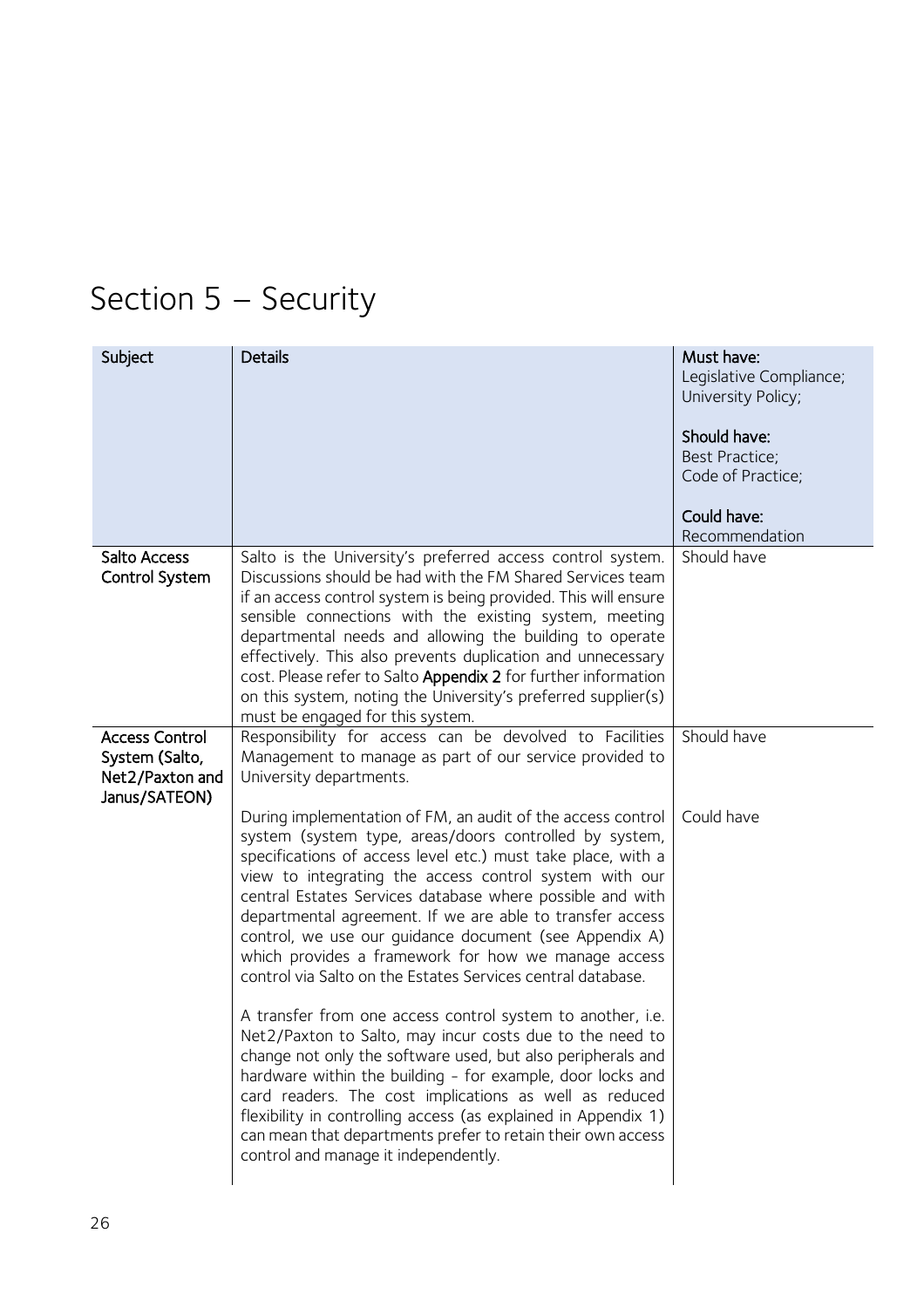<span id="page-26-2"></span><span id="page-26-1"></span><span id="page-26-0"></span>

| Subject       | <b>Details</b>                                                                                                                                                                                                                                                                                                                                                                                                                                                                                                                                    | Must have:<br>Legislative Compliance;<br>University Policy;<br>Should have:<br>Best Practice;<br>Code of Practice;<br>Could have:<br>Recommendation |
|---------------|---------------------------------------------------------------------------------------------------------------------------------------------------------------------------------------------------------------------------------------------------------------------------------------------------------------------------------------------------------------------------------------------------------------------------------------------------------------------------------------------------------------------------------------------------|-----------------------------------------------------------------------------------------------------------------------------------------------------|
|               | The implementation of an access control system into a capital<br>project or refurbishment project managed by Estates<br>Services should be subject to the Estates Services systems<br>design philosophy for access control.                                                                                                                                                                                                                                                                                                                       | Should have                                                                                                                                         |
|               | On agreement that Facilities Management will be responsible<br>for access control in a new building or refurbishment, they<br>should be invited with a representative from the Shared<br>Services Management team to the PSG. Also at this point,<br>access requirements must be fully disclosed and discussed so<br>that expectations are clear regarding performance of system.<br>NB: should access control be managed directly by<br>departments, as a minimum the principles of the Access<br>Control System in appendix 1 must be followed. | Could have                                                                                                                                          |
| Keys          | The ongoing management of keys can be problematic.<br>Therefore, the introduction of suited keys and key control<br>must be considered. It is not ideal for there simply to be one<br>key per door without a suite system as this can lead to lost<br>keys, and the inability to access space even if there is an<br>emergency.                                                                                                                                                                                                                   | Should have                                                                                                                                         |
|               | Tracker boxes may be useful if a building holds a large<br>number of keys and/or they are in use frequently.                                                                                                                                                                                                                                                                                                                                                                                                                                      | Could have                                                                                                                                          |
| <b>CCTV</b>   | CCTV can be a useful tool; please refer to the Security<br>Services CCTV Guidance Document - (CCTV Guidance) for Guidance)<br>full details. CCTV is covered by the Management of the<br>Health & Safety at Work Act Regulations, Data Protection<br>Act, and General Data Protection Regulations.                                                                                                                                                                                                                                                 | Must have (CCTV                                                                                                                                     |
| Panic buttons | All reception desks and high-risk areas should be provided<br>with panic buttons. These should be connected back to OUSS<br>control room and departments should test them regularly, on<br>either a weekly or monthly basis. Records of training,<br>maintenance and testing should be kept in order to meet the<br>Management of the Health & Safety at Work Act Regulations.                                                                                                                                                                    | Must have<br>Design Against Crime<br>Document)                                                                                                      |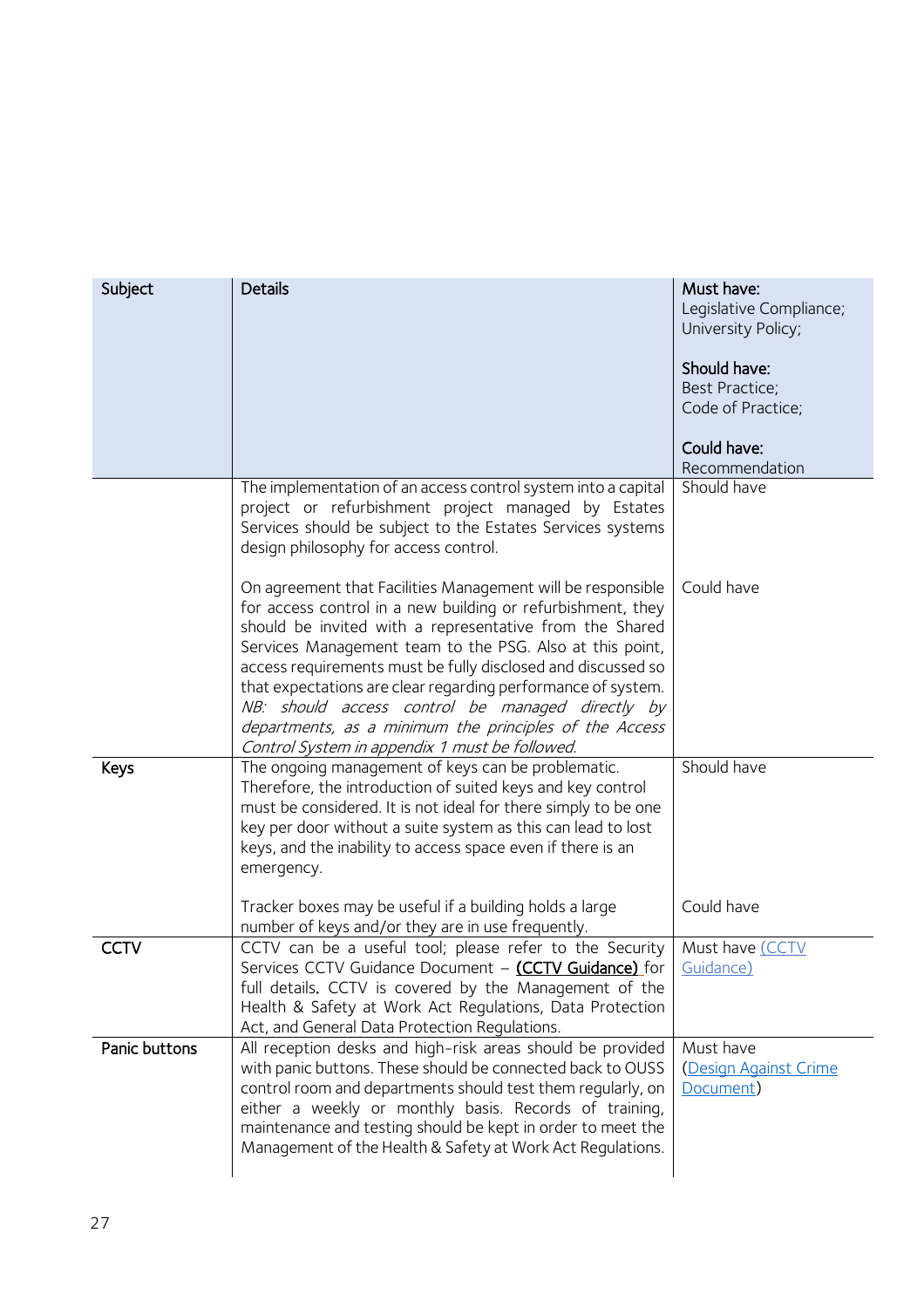| Subject | <b>Details</b>                                                    | Must have:<br>Legislative Compliance;<br>University Policy;                          |
|---------|-------------------------------------------------------------------|--------------------------------------------------------------------------------------|
|         |                                                                   | Should have:<br>Best Practice;<br>Code of Practice;<br>Could have:<br>Recommendation |
|         | The use of the Security Services radio network is<br>recommended. | Should have                                                                          |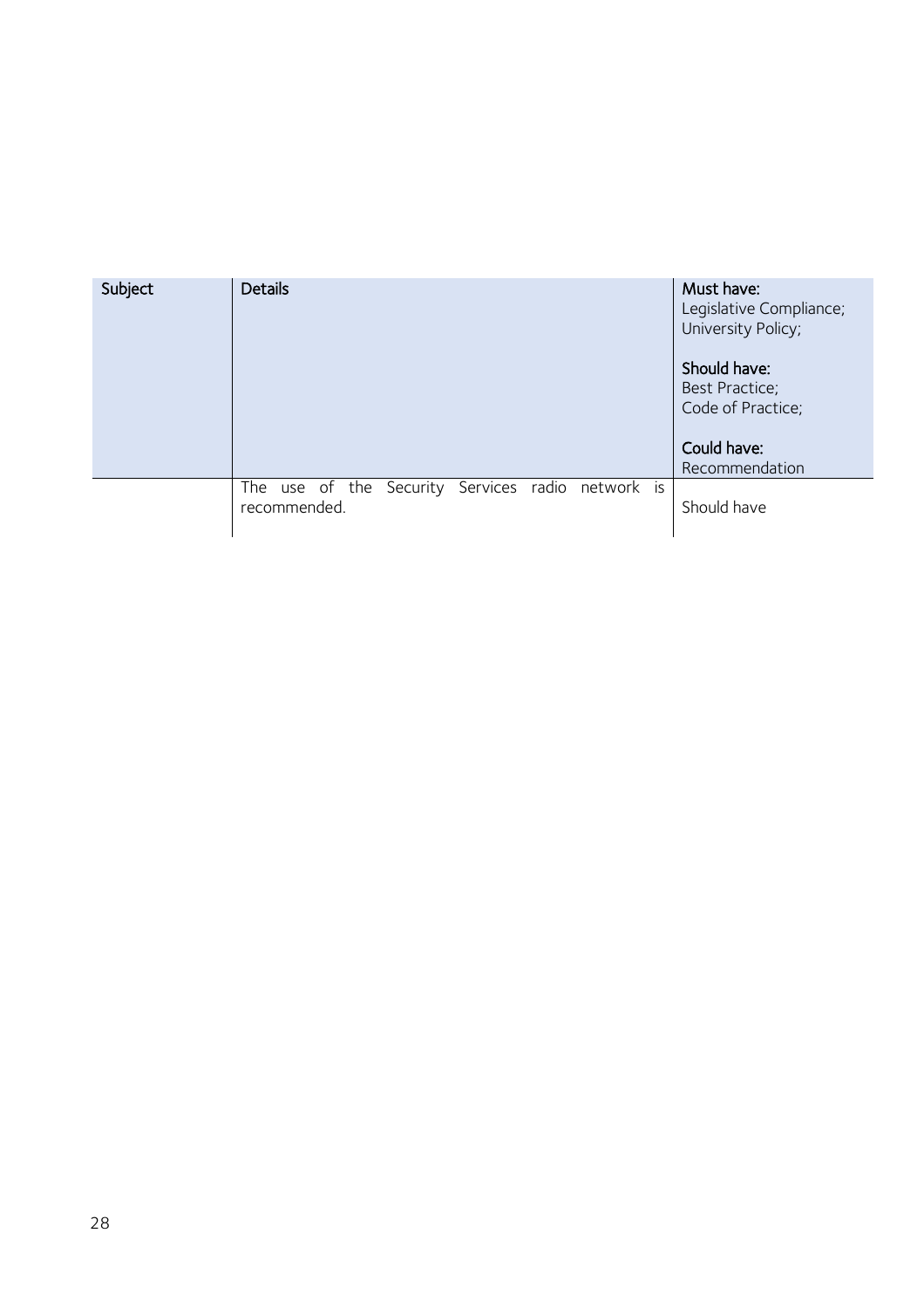## <span id="page-28-0"></span>Section 6 – Post rooms

<span id="page-28-1"></span>

| Subject    | <b>Details</b>                                                                                                                                                                                                                                                                                                                                                                                                                                                                                                                                                                                                                                                                                                                                                                                                                    | Must have:<br>Legislative<br>Compliance;<br>University Policy;<br>Should have:<br>Best Practice;<br>Code of Practice;<br>Could have:<br>Recommendation |
|------------|-----------------------------------------------------------------------------------------------------------------------------------------------------------------------------------------------------------------------------------------------------------------------------------------------------------------------------------------------------------------------------------------------------------------------------------------------------------------------------------------------------------------------------------------------------------------------------------------------------------------------------------------------------------------------------------------------------------------------------------------------------------------------------------------------------------------------------------|--------------------------------------------------------------------------------------------------------------------------------------------------------|
| Post rooms | The Estate Services' Strategic Facilities Management team,<br>through FM Shared Services, provide a one-stop shop<br>mailroom service throughout the University which covers the<br>following:<br>Franked mail service, linking to the Royal Mail<br>٠<br>Parcel delivery service<br>Internal mail service<br>Buildings, therefore, do not need space for large franking<br>machines and sorting, simply sufficient space for internal mail<br>trays/pigeon holes and work surfaces. Depending on the<br>department, consideration should be given to whether the<br>post area(s) should be secured. The location of post should<br>be easily accessible for the University's Mail Service, i.e.<br>adjacent to a reception or loading bay. Receptions may need<br>an area for storage of incoming parcels and larger deliveries. | Should have                                                                                                                                            |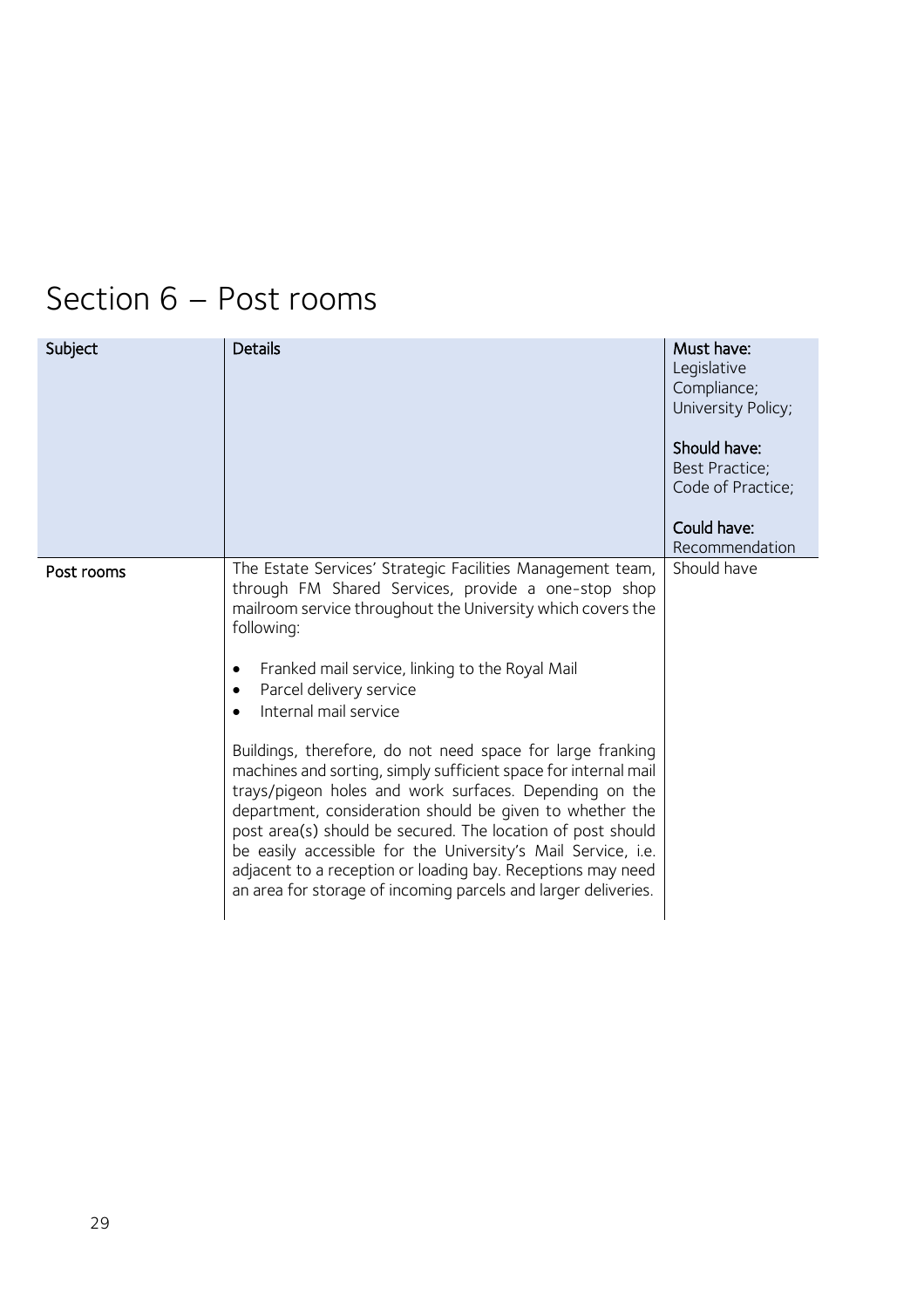# <span id="page-29-0"></span>Section 7 – Floor coverings

<span id="page-29-1"></span>

| Subject         | Details                                                                                                                                                                                                                                                                                                                                                                                                                                                                                                                                                          | Must have:<br>Legislative<br>Compliance;<br>University Policy;<br>Should have:<br>Best Practice;<br>Code of Practice;<br>Could have:<br>Recommendation |
|-----------------|------------------------------------------------------------------------------------------------------------------------------------------------------------------------------------------------------------------------------------------------------------------------------------------------------------------------------------------------------------------------------------------------------------------------------------------------------------------------------------------------------------------------------------------------------------------|--------------------------------------------------------------------------------------------------------------------------------------------------------|
| Floor coverings | Ideally floor coverings should be fitted with tiles rather than<br>broad loom, to ensure maximum use, aid easy replacement<br>of damaged or marked areas, and reduce cleaning issues.<br>The floor covering selected should be readily available from<br>the University's preferred suppliers, i.e. Interface carpet tiles<br>When<br>selecting floor coverings,<br>the<br>etc.<br>supplier/manufacturer should be asked how long they are<br>intending to manufacture that line for, and availability<br>should be sought for at least five years (in writing). | Should have                                                                                                                                            |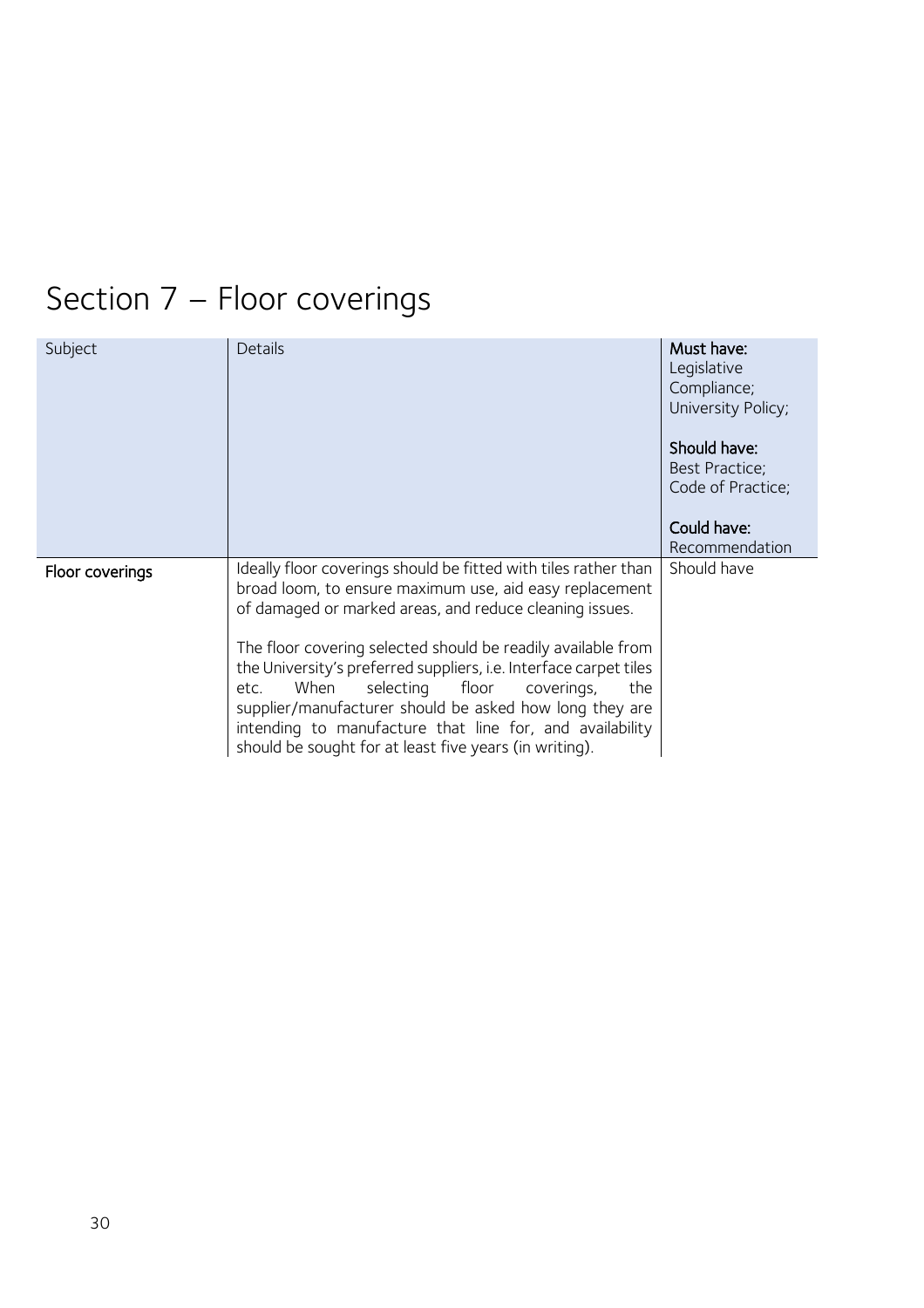## <span id="page-30-0"></span>Section 8 – Furniture

<span id="page-30-1"></span>

| Subject          | Details                                                                                                                                                                                                                                                                                                                                                                                                                                                                    | Must have:<br>Legislative<br>Compliance;<br>University Policy;<br>Should have:<br>Best Practice;<br>Code of Practice;<br>Could have:<br>Recommendation |
|------------------|----------------------------------------------------------------------------------------------------------------------------------------------------------------------------------------------------------------------------------------------------------------------------------------------------------------------------------------------------------------------------------------------------------------------------------------------------------------------------|--------------------------------------------------------------------------------------------------------------------------------------------------------|
| <b>Furniture</b> | The University has several furniture preferred suppliers<br>offering long-term preferential rates. Projects will often be<br>provided with a project-specific price, and not using<br>University preferred suppliers and going to a different<br>supplier through a project can lead to long-term increases<br>in cost for replacement or additional furniture. Health,<br>Safety and Welfare Regulation 11 provides further<br>information on 'Workstations and Seating'. | Must have<br>(Purchasing<br>Processes)                                                                                                                 |
|                  | Consider flexible and moveable furniture, for example<br>avoiding blocks of more than four desks which cannot then<br>be reconfigured. If furniture is for an area where it is likely<br>to need frequent movement, modular and lighter weight<br>options should be preferred. Consider colour and finishes on<br>desks particularly. White and gloss finishes will increase<br>glare for desk users.                                                                      | Should have                                                                                                                                            |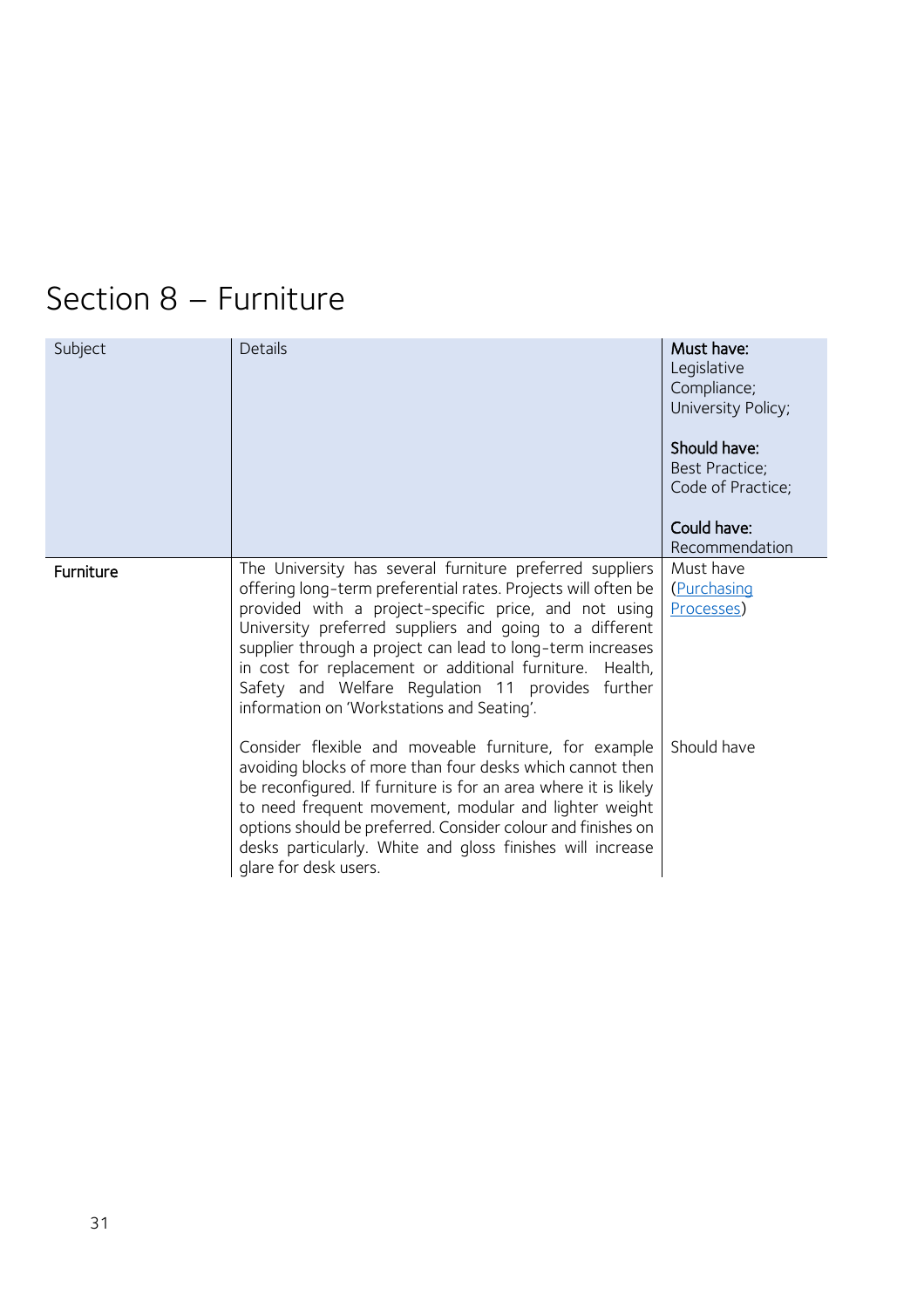### <span id="page-31-0"></span>Section 9 – Internal finishes

<span id="page-31-2"></span><span id="page-31-1"></span>

| Subject              | Details                                                                                                                                                                                                      | Must have:<br>Legislative<br>Compliance;<br>University Policy;<br>Should have:<br>Best Practice;<br>Code of Practice;<br>Could have:<br>Recommendation |
|----------------------|--------------------------------------------------------------------------------------------------------------------------------------------------------------------------------------------------------------|--------------------------------------------------------------------------------------------------------------------------------------------------------|
| Paint finishes       | In order to reduce ongoing maintenance costs, paints such<br>as a Dulux 'diamond matt', eggshell or similar products that<br>are durable and wipeable should be used in high-traffic<br>areas and corridors. | Should have                                                                                                                                            |
| Wipeable hand plates | These should be considered around wall mounted fixtures,<br>such as exit push buttons in high-traffic areas and under<br>hand driers.                                                                        | Should have                                                                                                                                            |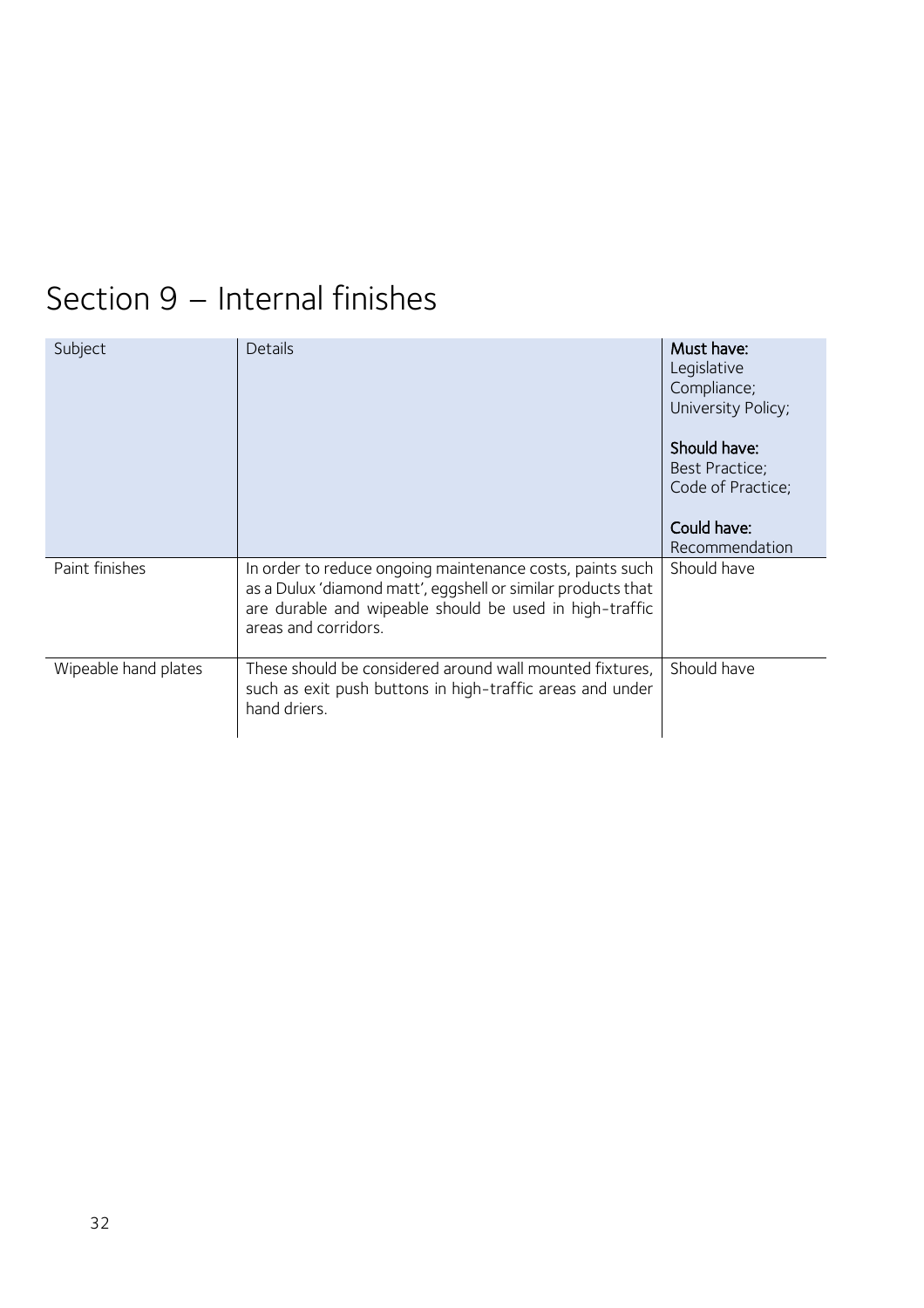## <span id="page-32-0"></span>Section 10 – External

<span id="page-32-3"></span><span id="page-32-2"></span><span id="page-32-1"></span>

| Subject               | <b>Details</b>                                                                                                                                                                                                                                                                                                                                                                                                | Must have:<br>Legislative Compliance;<br>University Policy;                 |
|-----------------------|---------------------------------------------------------------------------------------------------------------------------------------------------------------------------------------------------------------------------------------------------------------------------------------------------------------------------------------------------------------------------------------------------------------|-----------------------------------------------------------------------------|
|                       |                                                                                                                                                                                                                                                                                                                                                                                                               | Should have:<br>Best Practice;<br>Code of Practice;                         |
|                       |                                                                                                                                                                                                                                                                                                                                                                                                               | Could have:<br>Recommendation                                               |
| <b>Traffic routes</b> | See Health, Safety and Welfare Regulation 17 for the<br>organisation of traffic routes.                                                                                                                                                                                                                                                                                                                       | Must have (Health,<br><b>Safety and Welfare</b><br>Regulation 17)           |
|                       | Consider the need for gritting and how this will be done<br>and what access is available for this.                                                                                                                                                                                                                                                                                                            |                                                                             |
| Parking provision     | Standard space sizes are as follows:<br>Car: 2.4 meters x 4.8 meters<br>Light vans: 2.4 meters x 5.5 meters<br>$\bullet$                                                                                                                                                                                                                                                                                      | Should have                                                                 |
|                       | For cycle parking, Sheffield stands are recommended,<br>along with the inclusion of motorcycle parking. Refer to<br>the sustainability design quide for further details.                                                                                                                                                                                                                                      | Should have                                                                 |
|                       | Further consideration is required regarding connectivity<br>to the Security Services system for access barriers etc.<br>For car parks or other open areas, consider how access<br>will be controlled to avoid incursions.                                                                                                                                                                                     | Should have                                                                 |
|                       | Lighting should be suitable and sufficient. Relevant<br>legislation and Codes of Practice includes: British<br>Parking Association, Building Regulations, and the<br>Traffic Signs Regulations and General Directions.                                                                                                                                                                                        | Must have (British<br>Parking Association,<br><b>Building Regulations</b> ) |
| Accessible parking    | (extract from Disability access document)                                                                                                                                                                                                                                                                                                                                                                     |                                                                             |
|                       | "Two accessible parking bays should be provided in<br>close proximity to the main entrance (or the accessible<br>entrance if this is in a different location). Accessible<br>parking bays should be clearly marked with a<br>wheelchair symbol (the International Disability Symbol),<br>with markings on the road surface as well as a sign at<br>the driver's eye-level. Ensure that all signage has large, | Must have (Disability<br><b>Access Philosophy</b><br>Document)              |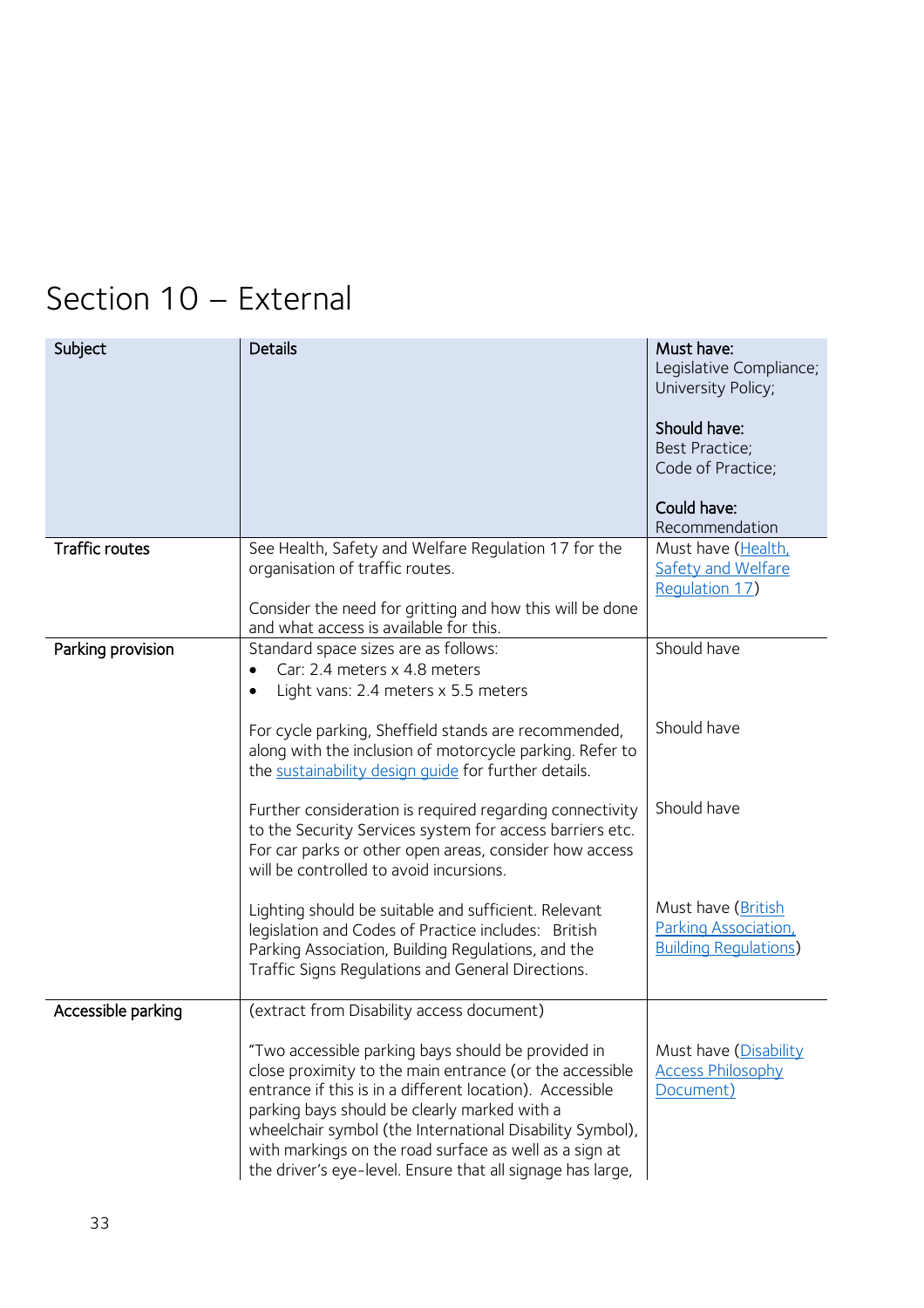<span id="page-33-1"></span><span id="page-33-0"></span>

| Subject        | <b>Details</b>                                                                                                                                                                                                                                                                                                                                                                                                                                                                                                                                                                                                                                                                                                                                                                                      | Must have:<br>Legislative Compliance;<br>University Policy;<br>Should have:<br>Best Practice;<br>Code of Practice;<br>Could have:<br>Recommendation |
|----------------|-----------------------------------------------------------------------------------------------------------------------------------------------------------------------------------------------------------------------------------------------------------------------------------------------------------------------------------------------------------------------------------------------------------------------------------------------------------------------------------------------------------------------------------------------------------------------------------------------------------------------------------------------------------------------------------------------------------------------------------------------------------------------------------------------------|-----------------------------------------------------------------------------------------------------------------------------------------------------|
|                | clear text and symbols and has high contrast. This will<br>help to reduce instances of accessible parking being<br>used inappropriately as well as being general good<br>practice for signage. Bays should allow sufficient<br>transfer space on both sides to allow doors to be fully<br>opened. These bays should not be located on a slope<br>and should have a smooth road surface all around to<br>allow easy access to parked vehicles. If users have to<br>navigate a pavement to reach the entrance, dropped<br>kerbs with tactile strips must be provided. Car parking<br>areas with barriers can be difficult to negotiate. If a<br>barrier is necessary, there should be an intercom<br>located in an accessible position, linked to a staffed<br>area for users to request assistance." |                                                                                                                                                     |
| Delivery areas | Careful consideration should be given to pollution risks<br>from storage areas. Surface water drains should not be<br>present near high-risk areas. Foul water drains may<br>need the presence of interceptors or other controls.<br>Areas used for storage of items such as cooking oils<br>should be placed to prevent risk of damage through a<br>vehicle collision. Additional bunded storage may be<br>required. Items stored after delivery should not be able<br>to cause blockages to ventilation systems. Clear<br>signage and line markings may be required to clearly<br>designate at-risk areas. Spill kits should be provided<br>and consideration should be given to their security,<br>including the provision of tamper-proof indicators.                                           | Should have                                                                                                                                         |
| Signage        | Refer to the Traffic Signs Regulations and General<br>Directions.<br>In addition, the University has Signage Standards<br>Guidance: (Signage Standards)<br>Please refer to the Conservation and Buildings Design<br>Philosophy and the Disability Access philosophy                                                                                                                                                                                                                                                                                                                                                                                                                                                                                                                                 | Must have (Signage<br>Standards)                                                                                                                    |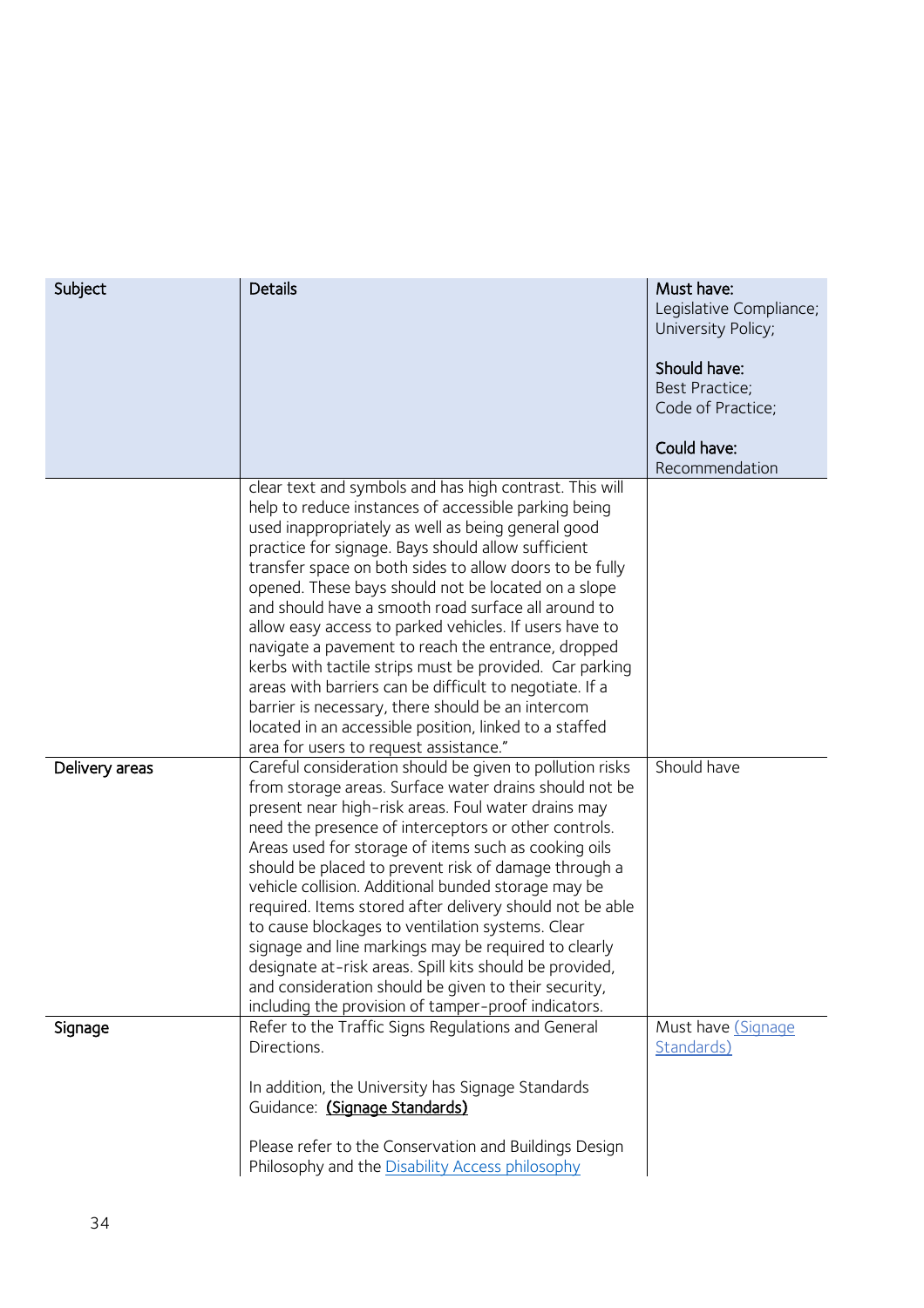<span id="page-34-4"></span><span id="page-34-3"></span><span id="page-34-2"></span><span id="page-34-1"></span><span id="page-34-0"></span>

| Subject                                                    | <b>Details</b>                                                                                                                                                                                                                                                                                       | Must have:<br>Legislative Compliance;<br>University Policy;<br>Should have:<br>Best Practice:<br>Code of Practice;<br>Could have:<br>Recommendation |
|------------------------------------------------------------|------------------------------------------------------------------------------------------------------------------------------------------------------------------------------------------------------------------------------------------------------------------------------------------------------|-----------------------------------------------------------------------------------------------------------------------------------------------------|
|                                                            | document for further information regarding signage<br>design and our preferred suppliers.                                                                                                                                                                                                            |                                                                                                                                                     |
| Access for window<br>cleaning and<br>maintenance equipment | See previous comments relating to this in this<br>document.                                                                                                                                                                                                                                          | Must have (Health,<br>Safety and Welfare<br>Regulation 16)                                                                                          |
| Stopcock and<br>emergency cut off<br>access                | Should be provided at suitable, sufficient and accessible<br>locations.                                                                                                                                                                                                                              | Must have<br>(Mechanical and<br><b>Electrical Design</b><br>Philosophy 9)                                                                           |
| Interceptors                                               | Car parks which incorporate areas of hard standing will<br>require interceptors. These must be sized appropriately<br>and maintenance plans provided.                                                                                                                                                | Must have (Pollution<br>prevention<br>requlations)                                                                                                  |
| Pest control and<br>prevention                             | Consideration to pest control should be given, including<br>management of rodent and pigeons to prevent<br>guano/breeding on University buildings. Pigeons are<br>'rock dwellers', therefore, deep ledges and sheltered<br>niches in designs of facades or behind brise soleil<br>should be avoided. | Must have (Prevention<br>of Damage by Pests<br>Act 1949)                                                                                            |
| <b>External finishes</b>                                   | A building's external finish can greatly affect the<br>ongoing maintenance and cleaning it requires. The life<br>span and ongoing maintenance for external finishes<br>and/or cladding should be considered.                                                                                         | Should have                                                                                                                                         |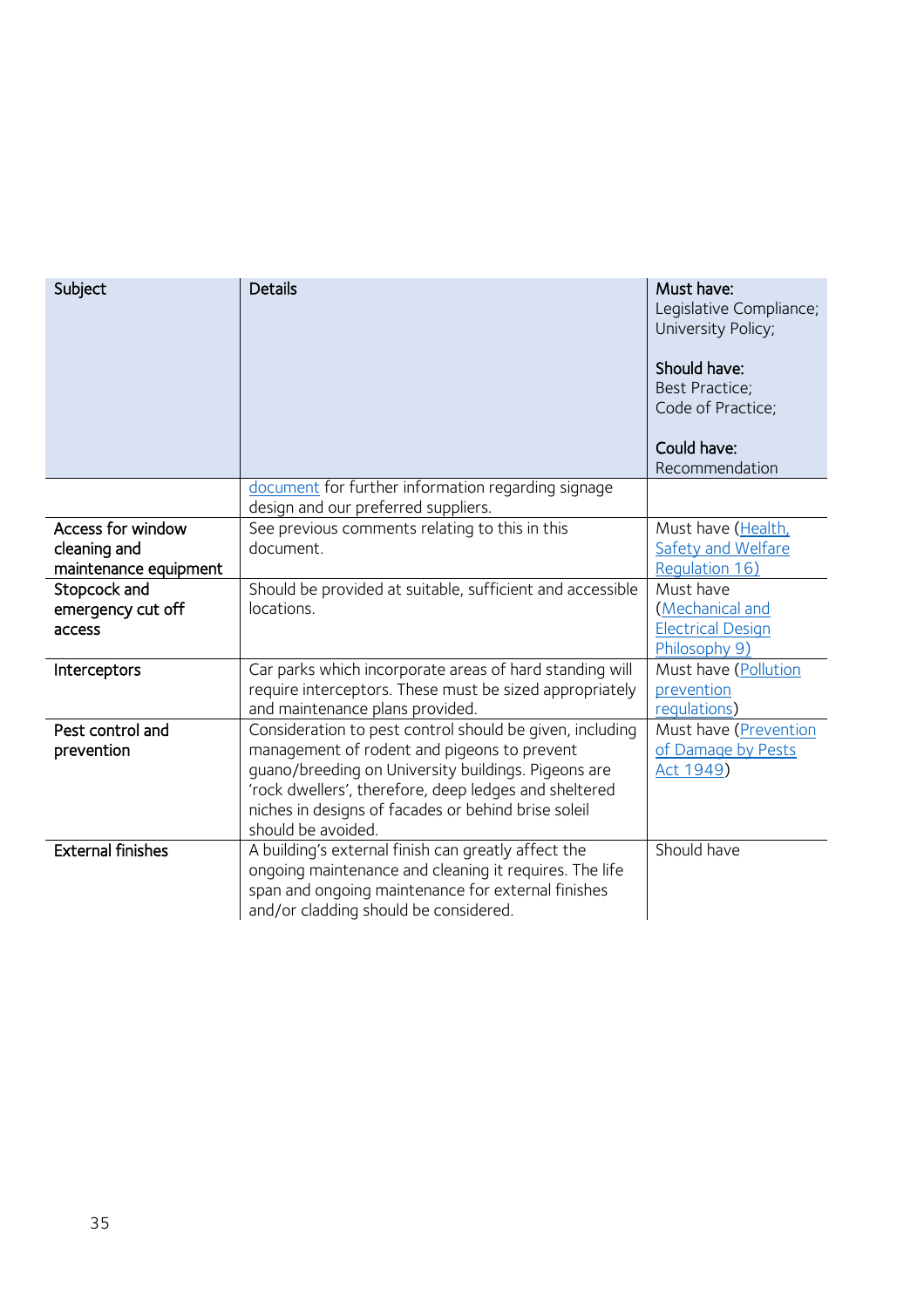## <span id="page-35-0"></span>Section 11 – Compliance systems

<span id="page-35-4"></span><span id="page-35-3"></span><span id="page-35-2"></span><span id="page-35-1"></span>

| Subject                   | <b>Details</b>                                                                                                                                                                                                                                                                                                      | Must have:<br>Legislative Compliance;<br>University Policy;<br>Should have:<br>Best Practice;<br>Code of Practice;<br>Could have: |
|---------------------------|---------------------------------------------------------------------------------------------------------------------------------------------------------------------------------------------------------------------------------------------------------------------------------------------------------------------|-----------------------------------------------------------------------------------------------------------------------------------|
| Fire alarm systems        | See the Mechanical & Electrical (M&E) Design<br>Philosophy. Designers must consult with FM on the<br>location of the fireman's switch and fire alarm panels.<br>The operations of the system needs to be discussed<br>and agreed with the relevant stakeholders, including<br>M&E, FM, Insurance and Safety Office. | Recommendation<br>Must have <b>Mechanical</b><br>and Electrical Design<br>Philosophy 9                                            |
|                           | Consider the need for displaying plans and housing a<br>'Gerda box' on the wall by the main fire panel.                                                                                                                                                                                                             | Should have                                                                                                                       |
| Fire safe lifts           | See the M&E Design Philosophy. Designers need to<br>consult with relevant stakeholders, including M&E,<br>FM, Insurance and Safety Office regarding the fire<br>escape strategy and monthly testing.                                                                                                                | Must have Mechanical<br>and Electrical<br><b>Design</b><br>Philosophy 9                                                           |
| <b>Emergency lighting</b> | See the M&E Design Philosophy.<br>Designers and<br>Project Managers must consult with relevant<br>stakeholders, including M&E, FM, Insurance and<br>Safety Office regarding self-testing protocols,<br>location of panel and how plant rooms are tested.                                                            | Must have Mechanical<br>and Electrical<br>Design<br>Philosophy 9                                                                  |
| Sprinkler systems         | Consideration should be given to access to the system<br>for weekly testing. Ensure that valves and water drain<br>downs can be accessed and disposed of appropriately<br>with ease etc. Refer to M&E Design Philosophy.                                                                                            | Must have Mechanical<br>and Electrical<br>Design<br>Philosophy 9                                                                  |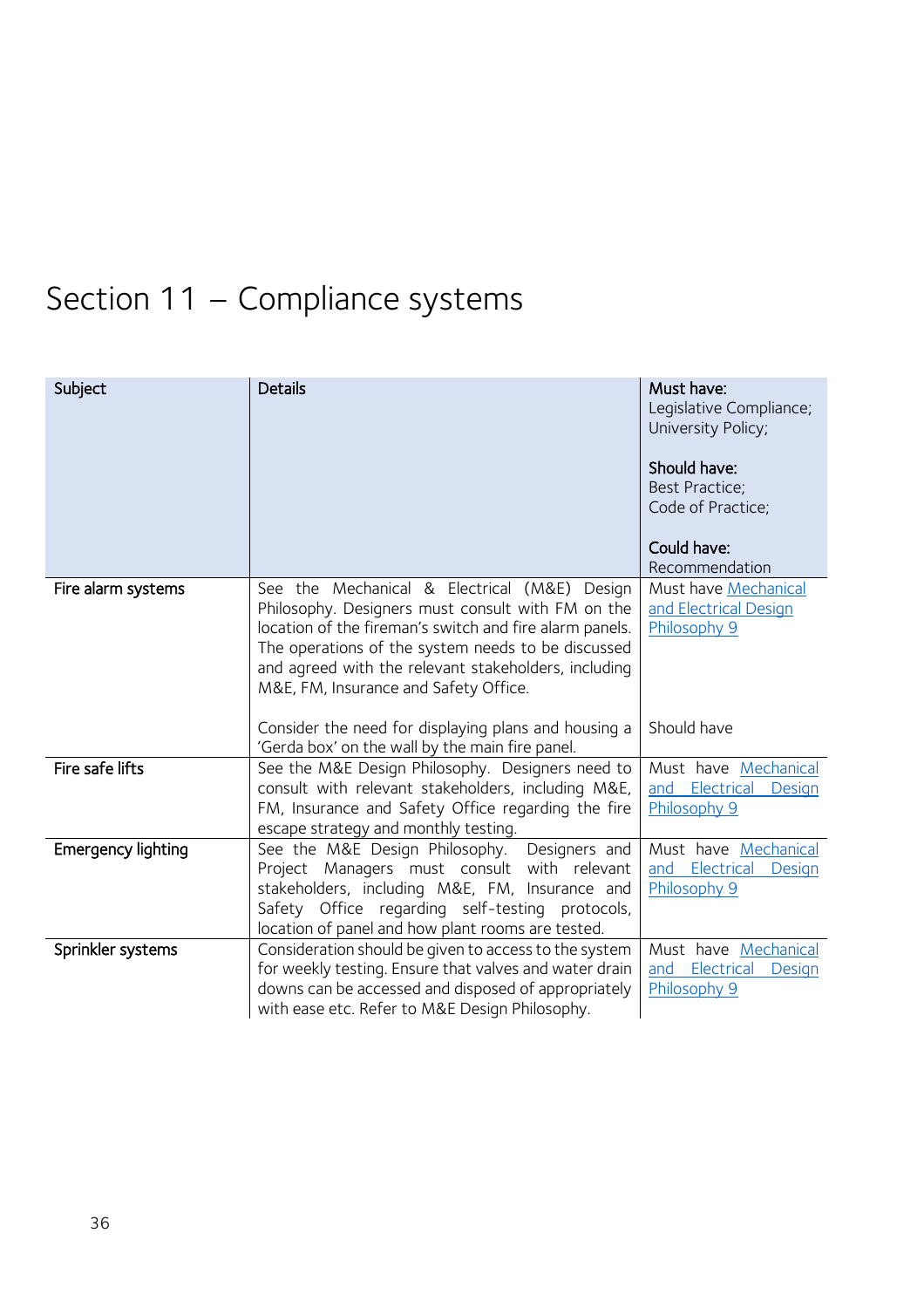### <span id="page-36-0"></span>Section 12 – Room dimensions and space

<span id="page-36-1"></span>

| Subject                                | <b>Details</b>                                                                                                                                                                                                                                                            | Must have:<br>Legislative Compliance;<br>University Policy;<br>Should have:<br>Best Practice;<br>Code of Practice;<br>Could have: |
|----------------------------------------|---------------------------------------------------------------------------------------------------------------------------------------------------------------------------------------------------------------------------------------------------------------------------|-----------------------------------------------------------------------------------------------------------------------------------|
|                                        |                                                                                                                                                                                                                                                                           | Recommendation                                                                                                                    |
| Natural light                          | All offices should have access to natural light, which is<br>required to provide a comfortable working environment<br>for all staff.                                                                                                                                      | Must have (University<br>Space Policy)                                                                                            |
|                                        | Blinds to minimise glare should be included on all<br>elevations where this is a risk. Controls should be<br>accessible, consider the location of furniture and should<br>not conflict with ventilation. Refer to the Sustainability<br>design quide for further details. | Should have                                                                                                                       |
| Space for operational<br>support staff | Appropriate space should also be included for teams<br>who support the operation of the building. These will<br>need to be located and sized to meet operation need,<br>and should have natural light unless otherwise<br>requested.                                      | Must have (University<br>Space Policy)                                                                                            |
| Space per person                       | Regulation 10 of the Workplace, (Health Safety and<br>Welfare) Regulations 1992 sets the minimum amount<br>of workplace per person as $11m3$ , which equates to<br>between $3.7m^2$ and $4.6m^2$ , depending on the height of<br>the space <sup>[1]</sup> .               | Should have                                                                                                                       |

<span id="page-36-3"></span><span id="page-36-2"></span>Estates Services can provide further recommendations on space guidelines. These apply to both academic and administrative areas of the University, and take into account sufficient space provision per occupant to provide a comfortable and efficient environment for the type of space which is required. These space guidelines are outlined in the University of Oxford Space Policy and associated Space Use Guide, which is currently under consultation. To discuss space guidelines in further detail, please contact the Space Management Team at [space.management@admin.ox.ac.uk](mailto:space.management@admin.ox.ac.uk)

1

<sup>&</sup>lt;sup>[1]</sup> In most workplaces 11 cubic metres (11m<sup>3</sup>) of space per person should be taken as a minimum. This calculation should not take into account ceiling heights in excess of 3m. A space of 11m<sup>3</sup> per person may be insufficient if much of the space is taken up with furnishing or equipment. The minimum space referred to does not apply to rooms being used. for lectures, meetings, and similar purposes. In a typical room where the ceiling is 2.4m high, a floor area of 4.6m² (for example, 2.0 x 2.3m) will be required to provide a space of 11m<sup>3</sup>. Where the ceiling is 3.0m high or higher, the minimum floor area will be 3.7m<sup>2</sup> (for example, 2.0 x 1.85m). (These floor areas are only for illustrative purposes and are approximate).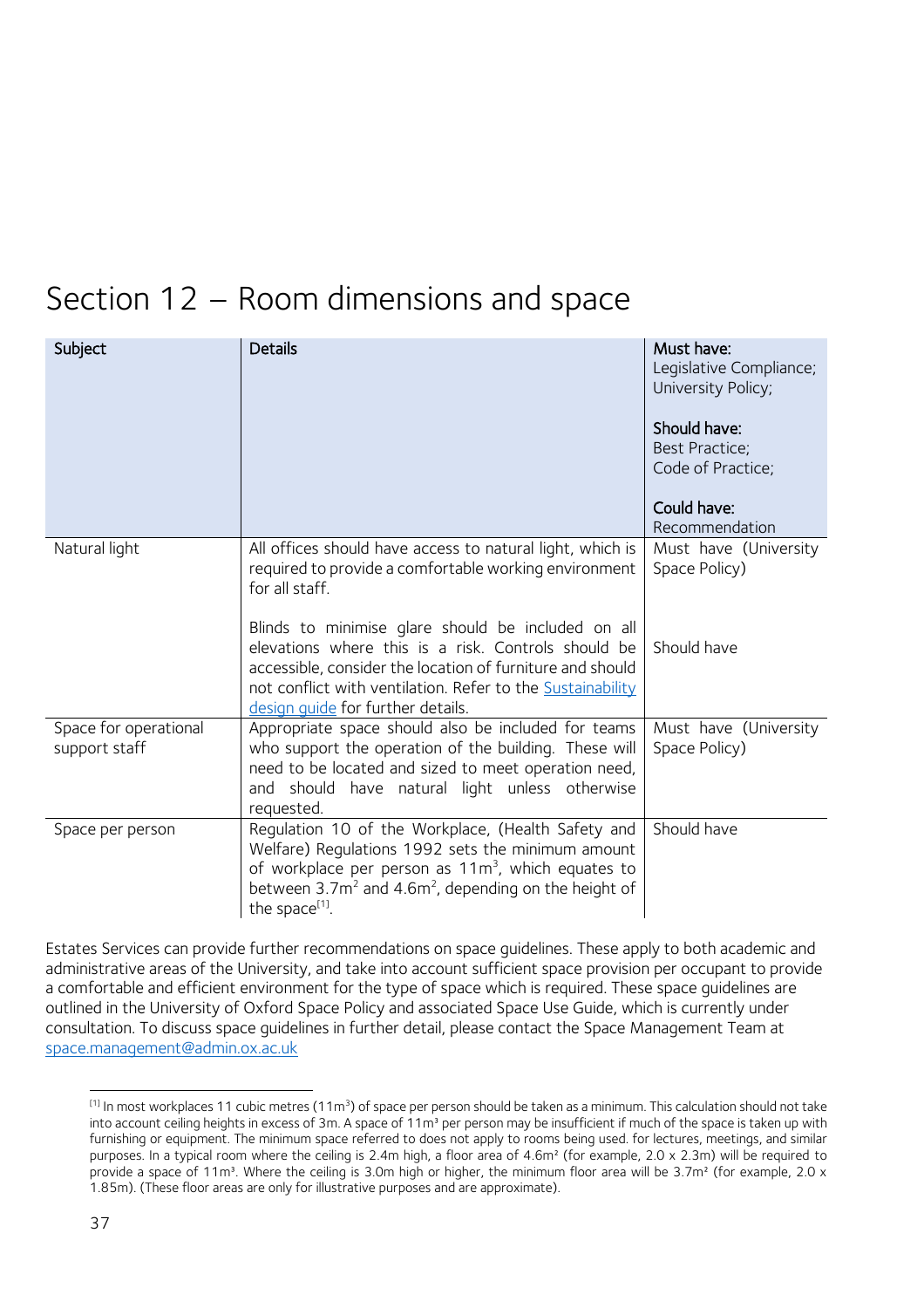## <span id="page-37-0"></span>Section 13 – First aid provision

<span id="page-37-1"></span>

| Subject                                                                       | <b>Details</b>                                                                                                                                                                                                                                                                                                                                                                                                                                                                                                                                                                                                                                                                 | Must have:<br>Legislative<br>Compliance;<br>University Policy;<br>Should have:<br>Best Practice;<br>Code of Practice;<br>Could have:<br>Recommendation |
|-------------------------------------------------------------------------------|--------------------------------------------------------------------------------------------------------------------------------------------------------------------------------------------------------------------------------------------------------------------------------------------------------------------------------------------------------------------------------------------------------------------------------------------------------------------------------------------------------------------------------------------------------------------------------------------------------------------------------------------------------------------------------|--------------------------------------------------------------------------------------------------------------------------------------------------------|
| Multipurpose quiet<br>room, for first aid,<br>prayer, nursing<br>mothers etc. | While these provisions relate to a needs assessment for a<br>first aid room, these are very useful spaces for<br>medium/larger sized buildings and should be given full<br>consideration and are recommended, particularly in new<br>builds. Existing buildings may wish to review first aid room<br>provision, say, at the point of a significant refurbishment. In<br>addition, these facilities should be considered for a variety of<br>reasons in addition to standard provision.<br>The Workplace Health Safety and Welfare Regulation 25<br>states 'suitable facilities shall be provided for any person at<br>work who is a pregnant woman or nursing mother to rest'. | Must have (HSE<br>quidance)<br>Must have (Health,<br>Safety and Welfare<br><b>Requlation 25)</b>                                                       |
|                                                                               | While there is no reason for this not to be provided in shared<br>communal spaces, this does give the individual an<br>opportunity for privacy, which may be required for<br>expressing milk. The Approved Code of Practice states that<br>these facilities should be conveniently situated in relation to<br>sanitary facilities and, where necessary, include the facility to<br>lie down. These "rest facilities" are very likely to also be a<br>suitable place for breastfeeding or expressing. Although<br>private, the ladies' toilet is never a suitable place in which to<br>breastfeed a baby or collect milk.                                                       |                                                                                                                                                        |
|                                                                               | The Health and Safety Executive and guidance from the   Must have (Health,<br>European Commission recommend that employers should<br>provide:<br>Access to a private room where women can breastfeed<br>$\bullet$<br>or express breast milk;<br>Use of secure, clean refrigerators for storing expressed<br>breast milk while at work, and facilities for washing,<br>sterilising and storing receptacles.                                                                                                                                                                                                                                                                     | Safety and Welfare<br><b>Regulation 25)</b>                                                                                                            |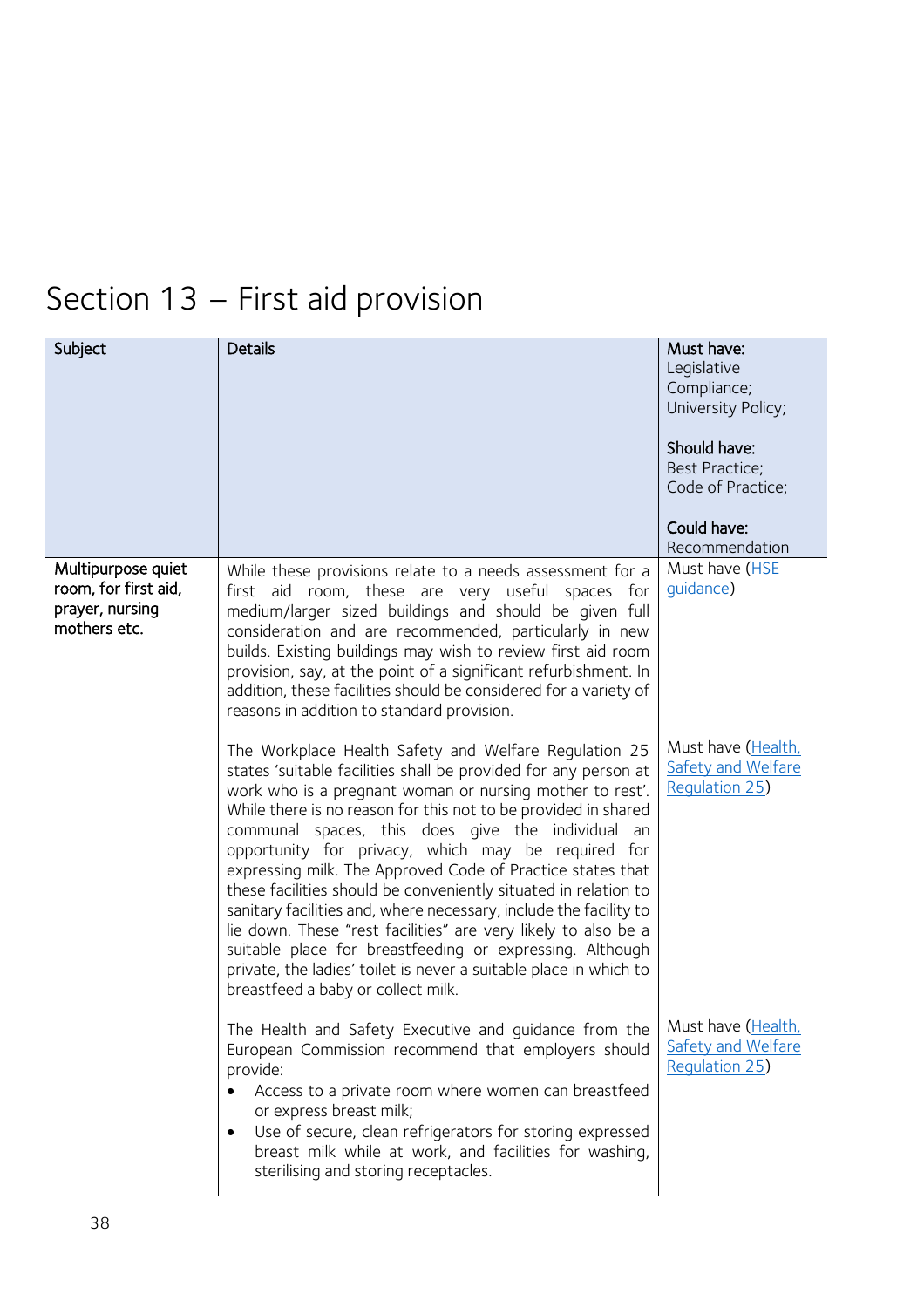| Subject | <b>Details</b>                                                                                                                                                                                                                                                                                                                                                                                                                                                                                                                                                                                                              | Must have:<br>Legislative<br>Compliance;<br>University Policy;<br>Should have:<br><b>Best Practice;</b><br>Code of Practice;<br>Could have:<br>Recommendation |
|---------|-----------------------------------------------------------------------------------------------------------------------------------------------------------------------------------------------------------------------------------------------------------------------------------------------------------------------------------------------------------------------------------------------------------------------------------------------------------------------------------------------------------------------------------------------------------------------------------------------------------------------------|---------------------------------------------------------------------------------------------------------------------------------------------------------------|
|         | <b>Extract from HSE Guidance.</b>                                                                                                                                                                                                                                                                                                                                                                                                                                                                                                                                                                                           |                                                                                                                                                               |
|         | Do I need to provide a room for first aid?<br>You should provide a suitable first-aid room(s) where your<br>first-aid needs assessment identifies this as necessary.                                                                                                                                                                                                                                                                                                                                                                                                                                                        |                                                                                                                                                               |
|         | What should be kept in the first-aid room?                                                                                                                                                                                                                                                                                                                                                                                                                                                                                                                                                                                  |                                                                                                                                                               |
|         | Typical examples of the equipment and facilities a first-aid                                                                                                                                                                                                                                                                                                                                                                                                                                                                                                                                                                |                                                                                                                                                               |
|         | room may contain are:                                                                                                                                                                                                                                                                                                                                                                                                                                                                                                                                                                                                       |                                                                                                                                                               |
|         | a sink with hot and cold running water;<br>$\bullet$<br>drinking water and disposable cups;<br>$\bullet$<br>soap and paper towels;<br>$\bullet$<br>foot-operated refuse containers, lined with yellow,<br>$\bullet$<br>disposable clinical waste bags or a container suitable for<br>the safe disposal of clinical waste;<br>an examination/medical couch with waterproof<br>$\bullet$<br>protection and clean pillows and blankets;<br>a chair;<br>$\bullet$<br>a telephone or other communication equipment; and<br>$\bullet$<br>a record book for recording incidents attended by a first-<br>aider or appointed person. |                                                                                                                                                               |
|         | Who should have access to the first-aid room?<br>If possible, the room should be reserved specifically for<br>providing first aid and a designated person (first-aider or<br>appointed person) should be given responsibility for<br>supervising it. The room should be easily accessible to<br>stretchers and be clearly signposted and identified. Further<br>general information from the Health and Safety Executive                                                                                                                                                                                                    |                                                                                                                                                               |

39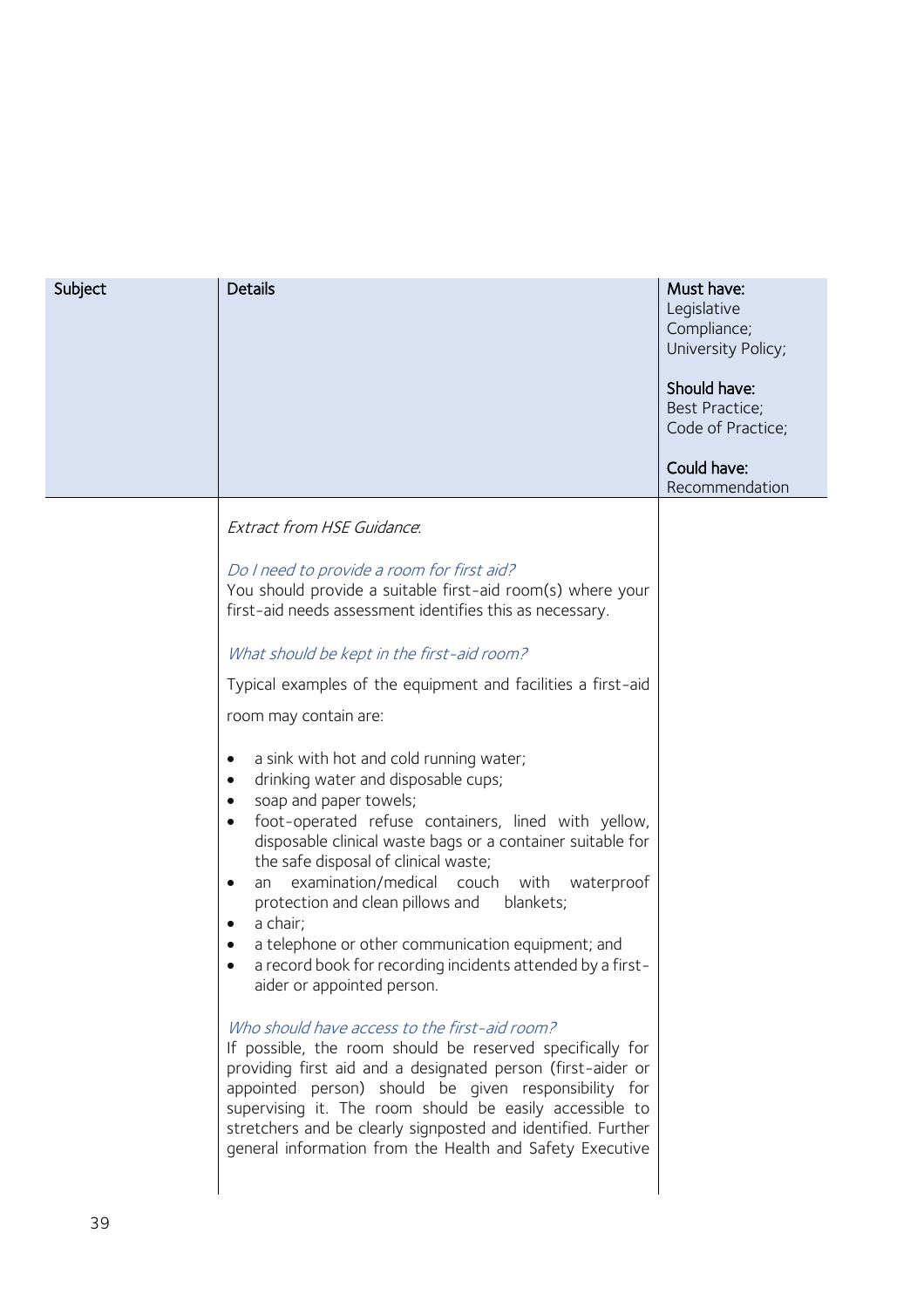| Subject      | <b>Details</b>                                                                                                                                                                                                                                                                                           | Must have:<br>Legislative<br>Compliance;<br>University Policy;    |
|--------------|----------------------------------------------------------------------------------------------------------------------------------------------------------------------------------------------------------------------------------------------------------------------------------------------------------|-------------------------------------------------------------------|
|              |                                                                                                                                                                                                                                                                                                          | Should have:<br>Best Practice;<br>Code of Practice;               |
|              |                                                                                                                                                                                                                                                                                                          | Could have:<br>Recommendation                                     |
|              | Provision'<br>found<br>'First<br>Aid<br>be<br>may<br>at:<br>http://www.hse.gov.uk/pubns/indq214.pdf                                                                                                                                                                                                      |                                                                   |
|              | There may also be a local need for a prayer room within a<br>building. A quiet room may be a multipurpose room that can                                                                                                                                                                                  |                                                                   |
|              | be used for these different requirements.                                                                                                                                                                                                                                                                | Could have                                                        |
| Locker rooms | These should be incorporated, subject to assessment of<br>needs, in a new building, and should be considered<br>throughout operations. Many staff and students walk or<br>cycle to work and the locker (and indeed shower) facilities<br>should be provided. This supports the University's travel plan. | Should have                                                       |
|              | In addition, the Workplace Health, Safety and Welfare<br>Regulation 24 has more specific requirements - 'suitable and<br>sufficient facilities shall be provided for any person at work<br>in the workplace to change clothing in all cases where $-$                                                    | Must have (Health,<br>Safety and Welfare<br><b>Requlation 24)</b> |
|              | (a) The person has to wear special clothing for the purposes<br>of work; and the person cannot, for reasons of health or<br>propriety, be expected to change in another room.                                                                                                                            |                                                                   |

<span id="page-39-0"></span>General enquiries and clarifications on the FM Design Philosophy can be discussed with the Head of Strategic Facilities Management, or the Head of FM Operations in the first instance. Significant changes may require referral to Building and Estates Sub Committee, via the Head of Strategic FM.

**Lisa Hofen** (BA CBIFM MRICS)

Head of Strategic Facilities Management, Facilities Management Estates Services | University of Oxford

**T:** 01865 614694 **M:** 07711 899 370 **E:** [lisa.hofen@admin.ox.ac.uk](http://www.admin.ox.ac.uk/estates) [www.admin.ox.ac.uk/estates](http://www.admin.ox.ac.uk/estates) [www.venues.ox.ac.uk](http://www.venues.ox.ac.uk/)